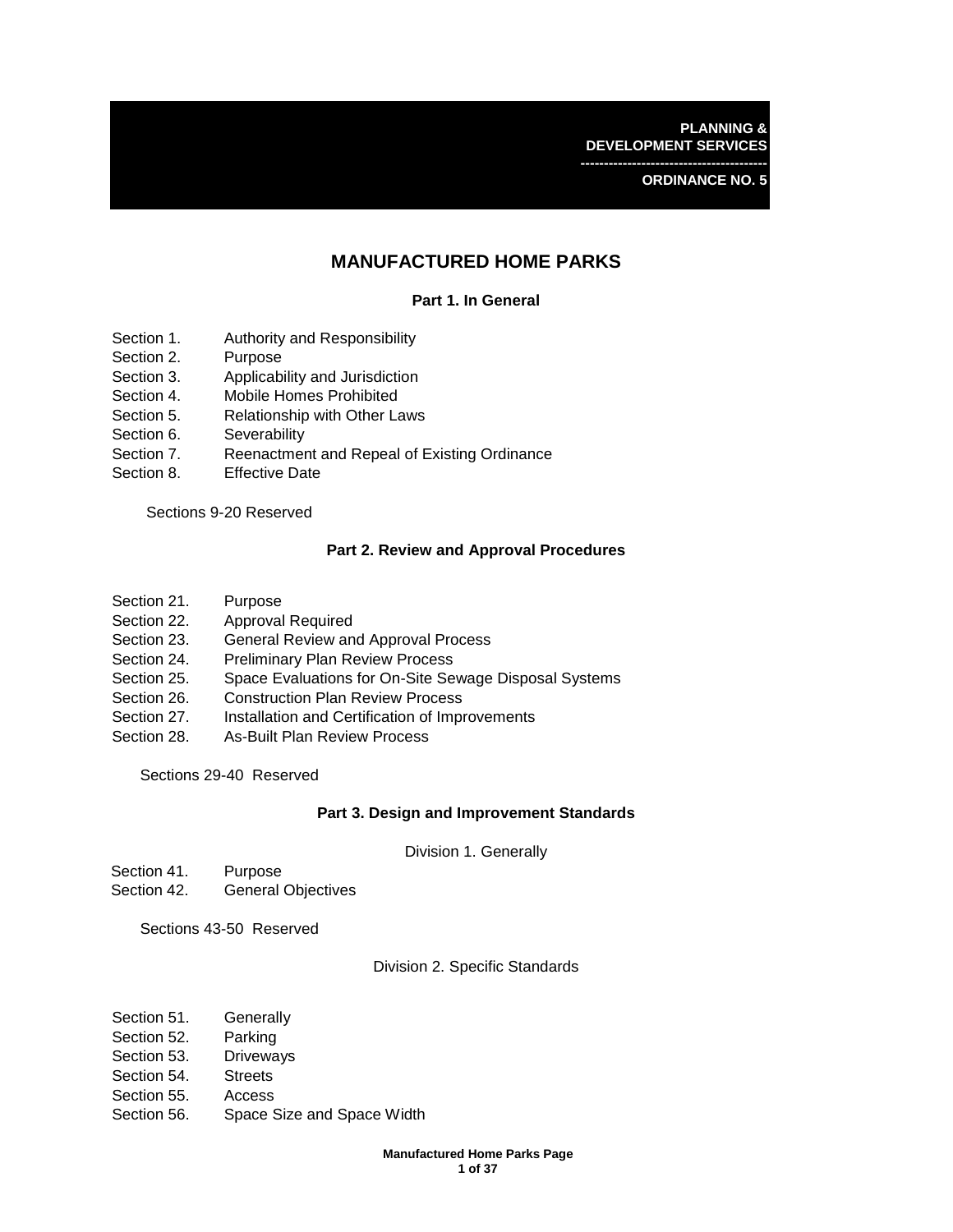- Section 57. Setbacks Section 58. Drainage Section 59. Utilities Section 60. Solid Waste Provisions Section 61. Screening Section 62. Public Safety and Service Provisions
- Sections 63- 80 Reserved

#### **Part 4. Plan Requirements**

Section 81. General Map Standards

Section 82. Key to Interpretation of Table of Map Requirements

Section 83. Table of Map Requirements

Sections 84-100 Reserved

## **Part 5. Administration**

- Section 101. Amendments
- Section 102. Variances
- Section 103. Time extension
- Section 104. Appeals
- Section 105. Burden of Proof
- Section 106. Maintenance and Supervision.
- Section 107. Enforcement
- Section 108. Notification of Change in Ownership
- Section 109. Fees
- Section 110. Conflict of Interest

Sections 110-120 Reserved

## **Part 6. Legal Provisions**

- Section 121. Vested Rights
- Section 122. Violations and Penalties

Sections 123-130 Reserved

# **Part 7. Definitions and Word Interpretations**

- Section 131. Definitions
- Section 132. Word Interpretation
- Section 133. References or Citations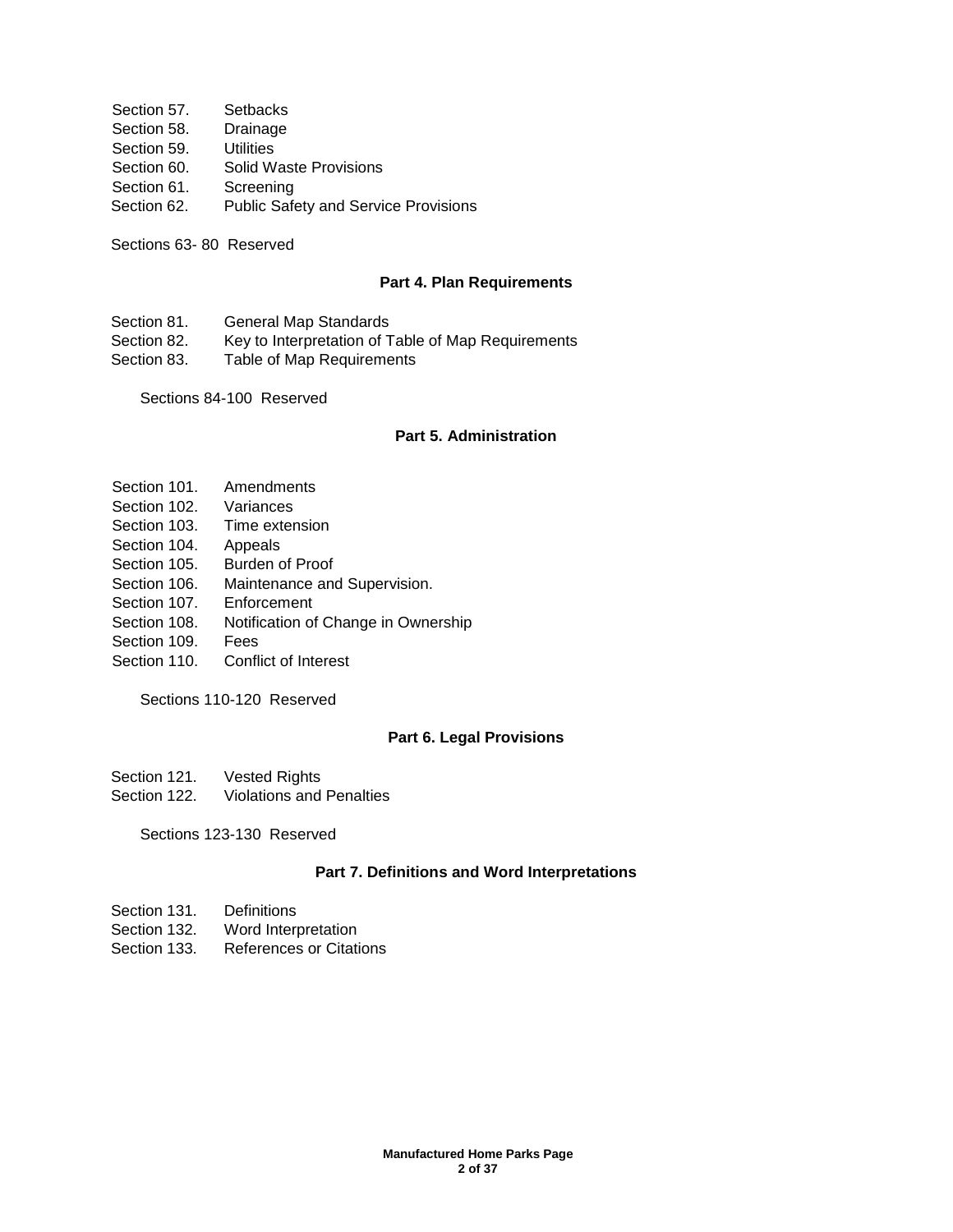# **Part 1. In General**

## **Section 1. Authority and Responsibility**

This Ordinance is adopted under the authority of North Carolina General Statute (N.C.G.S.) 153A-121. The County Planning Board, Technical Review Committee and Planning staff are responsible for the administration and enforcement of this Ordinance.

## **Section 2. Purpose**

It is the intent of this Ordinance to regulate and guide the establishment of manufactured home parks to promote the public health, safety, and general welfare by:

- A. Establishing provisions and design standards designed to create functional, safe, and attractive manufactured home parks, minimize adverse impacts to the development site and adjacent properties, and afford the County better quality development;
- B. Establishing a comprehensive and efficient review process for manufactured home park plans to ensure compliance with this Ordinance and other requirements;
- C. Ensuring the installation and maintenance of necessary improvements and services; and
- D. Establishing procedures for handling such administrative matters as amendments, appeals and variances.

# **Section 3. Applicability and Jurisdiction**

This Ordinance is intended to exclusively regulate the development of new manufactured home parks and the expansion of existing mobile and manufactured home parks. These provisions allow for the rental or lease of individual manufactured home park spaces, while prohibiting the subdivision and sale of spaces as lots.

This Ordinance shall apply to manufactured home park developments within the County outside the corporate or extraterritorial jurisdiction of any municipality. This Ordinance may also regulate such development activity within the jurisdiction of any municipality whose governing body agrees, by resolution, to such applicability

## **Section 4. Mobile Homes Prohibited**

Mobile homes which, at the time of construction, were not built to the standards of the National Manufactured Housing Construction and Safety Standards Act of 1974 (effective 1976) are prohibited within any manufactured home park approved under this Ordinance.

## **Section 5. Relationship with Other Laws**

Wherever the provisions of this Ordinance are either more restrictive or less restrictive than comparable provisions of any other law, ordinance, or regulation, the most restrictive provisions shall apply. It is not intended that these regulations interfere with or annul any easements, covenants, deed restrictions, or other private agreements between parties.

## **Section 6. Severability**

Should any section, subsection, or provision of these regulations be held void or invalid by a court of law for any reason, all other sections, subsections, or provisions shall be considered valid and enforceable.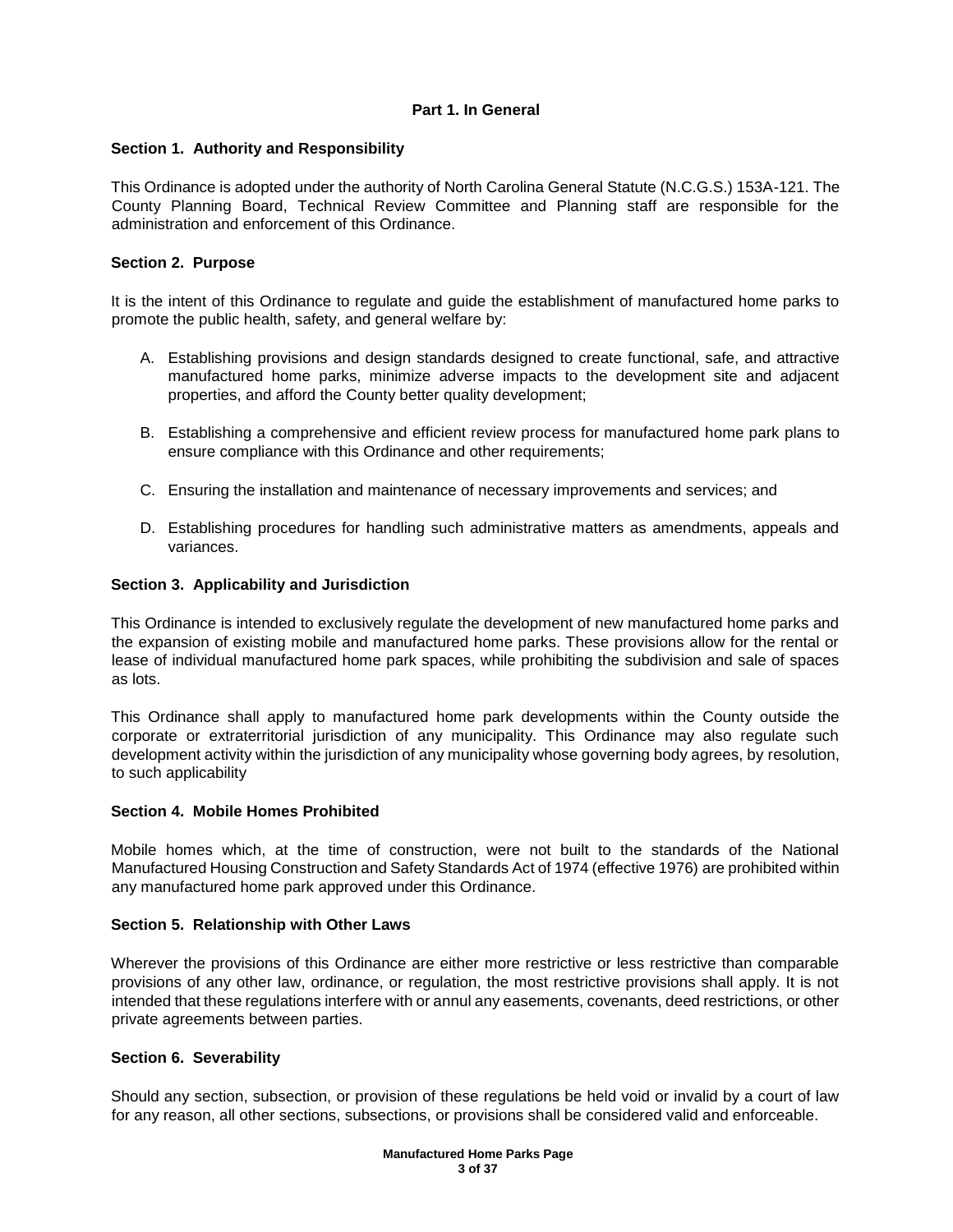# **Section 7. Reenactment and Repeal of Existing Ordinance**

This Ordinance is intended to reenact and continue in force some of the provisions of the existing Mobile Home Park Ordinance previously enacted and amended by the County. All provisions which are not reenacted are hereby repealed.

- A. *Effect on pending litigation*. All suits at law or in equity and/or all prosecutions resulting from the violation of any ordinance heretofore in effect, which are now pending in any of the courts of this state or of the United States, shall not be abated or abandoned by reason of the adoption of this chapter, but shall be prosecuted to their finality the same as if this Ordinance had not been adopted; and any and all violations of the existing Ordinance, prosecutions for which have not been instituted, may be hereafter filed and prosecuted; and nothing in this Ordinance shall be so construed as to abandon, abate, or dismiss any litigation or prosecution now pending and/or which may heretofore have been instituted or prosecuted.
- B. *Effect on pending mobile home park plans*. Any preliminary or as-built mobile home park plan properly submitted for review prior to the effective date of this Ordinance shall continue to be reviewed under the regulations in existence at the time of submittal. Any addition, expansion, or other new manufactured home park activity however, shall follow the applicable procedures and requirements outlined in this Ordinance.

## **Section 8. Effective Date**

This Ordinance shall take full force and effect on February 1, 1998, as adopted by the County Board of Commissioners on November 17, 1997.

## **Sections 9-20 Reserved**

## **Part 2. Review and Approval Procedures**

## **Section 21. Purpose**

This Part sets forth review and approval procedures for manufactured home parks plans to ensure compliance with the provisions of this Ordinance.

## **Section 22. Approval Required**

From the time these provisions become effective, no permits for manufactured home parks shall be issued, nor construction initiated, except as allowed in this Part.

#### **Section 23. General Review and Approval Process**

All manufactured home parks proposed on or after the effective date of this Ordinance shall be reviewed as outlined below.

A. *Minor manufactured home parks*. The review and approval process for minor manufactured home parks is designed to allow for review and action by the administrator. The developer may submit a sketch plan for review to aid in the preparation of subsequent submittals. Generally, the review of these developments utilizes a two-step process of preliminary and as-built plans without regular submittal deadlines. However in cases where construction of major improvements is necessary, submittal of a construction plan also will be required.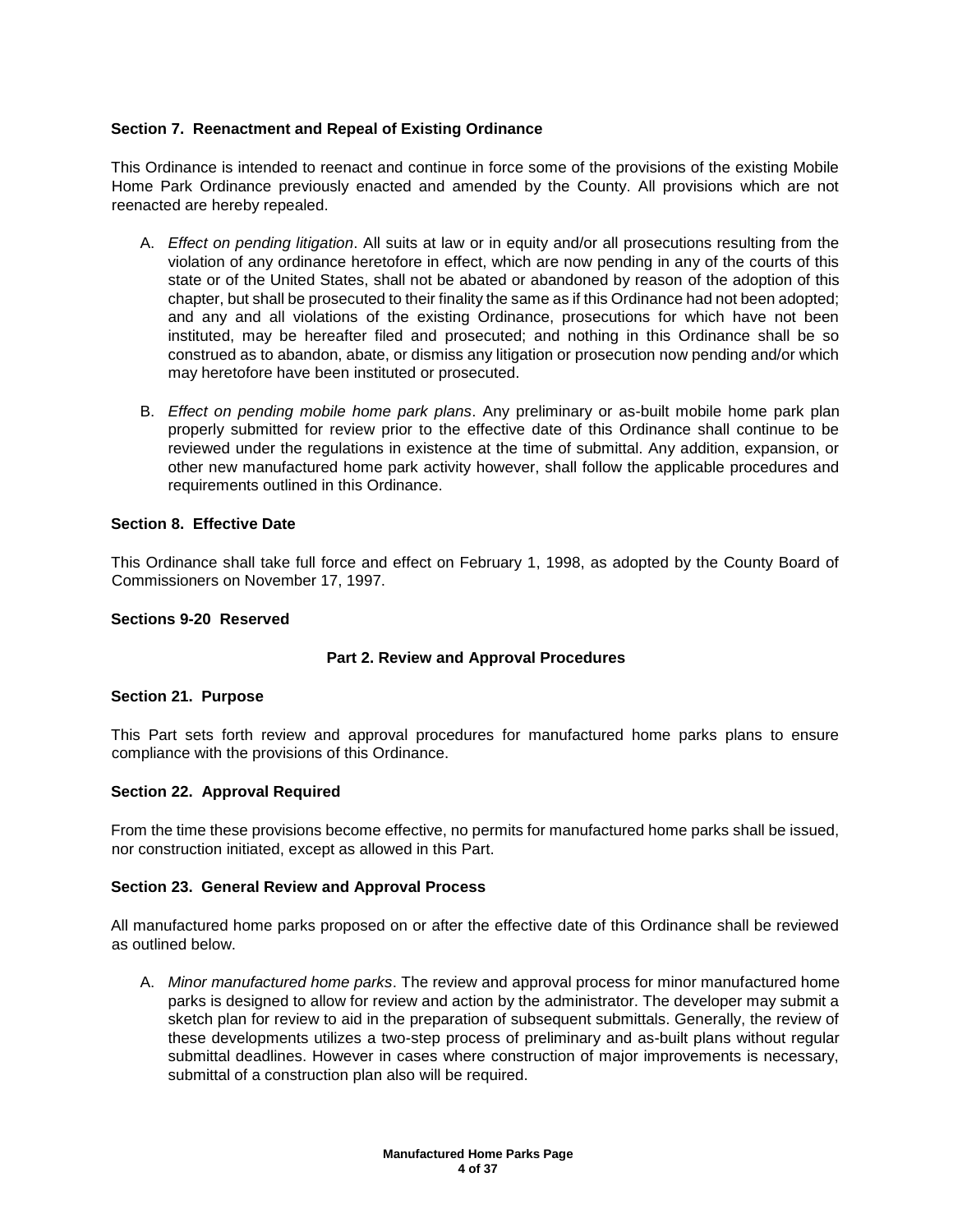- B. *Major manufactured home parks require review and approval by the Planning Board, Technical Review Committee and Administrator*. Additional action by the Board of Adjustment and/or Board of Commissioners may be required to comply with the County Zoning Regulations. The developer may submit a sketch plan for review to aid in the preparation of subsequent submittals. Generally, the review of these developments utilizes a three step process of preliminary, construction, and asbuilt plans. Preliminary and construction plans must be submitted in accordance with their respective submittal deadline for consideration by the planning board and for technical review committee. As-built plans may be submitted at any time.
- C. Unless provided otherwise by law, all rights, privileges, benefits, burdens, and obligations created by development approvals made pursuant to this Chapter 160D-104, attach to and run with the land.

# **Section 24. Preliminary Plan Review Process**

The following review procedures shall be followed during the review of preliminary plans for major and minor manufactured home parks. Preliminary plans submitted for review under this Section shall conform to Part 4 Plan Requirements.

- A. The developer is encouraged to discuss the project and applicable regulations with the administrator and other review agency representatives to determine the procedures and requirements to be met when preparing submittals. In particular, the developer is advised to take into consideration those items specifically outlined in Section 83, Table of Map Requirements. Further, the developer is encouraged to submit a preliminary plan for the entire development site to ensure all requirements of the chapter can be met.
- B. The developer may submit five (5) copies of a sketch plan for the proposed development to the Planning Department. Within five (5) working days, the administrator shall review the draft plan and notify the developer of applicable regulations which may affect the preparation of the preliminary plan.
- C. The developer shall submit the appropriate number of copies of the preliminary plan to the Planning Department. Preliminary plans for major manufactured home parks must be submitted at least twenty (20) working days prior to the next regularly scheduled meeting of the Planning Board, if to be considered by the Board at that time.
- D. The administrator shall then transmit copies of the preliminary plan to the applicable reviewing and regulatory agencies, generally including, but not limited to, the following:
	- 1. North Carolina Department of Transportation, Division of Highways
	- 2. Pitt County Health Department, Environmental Health Division
	- 3. Pitt County Engineering Department
	- 4. Pitt County Emergency Services Department
	- 5. Pitt County Natural Resources Conservation Service
	- 6. Pitt County Board of Education
	- 7. U.S. Army Corps of Engineers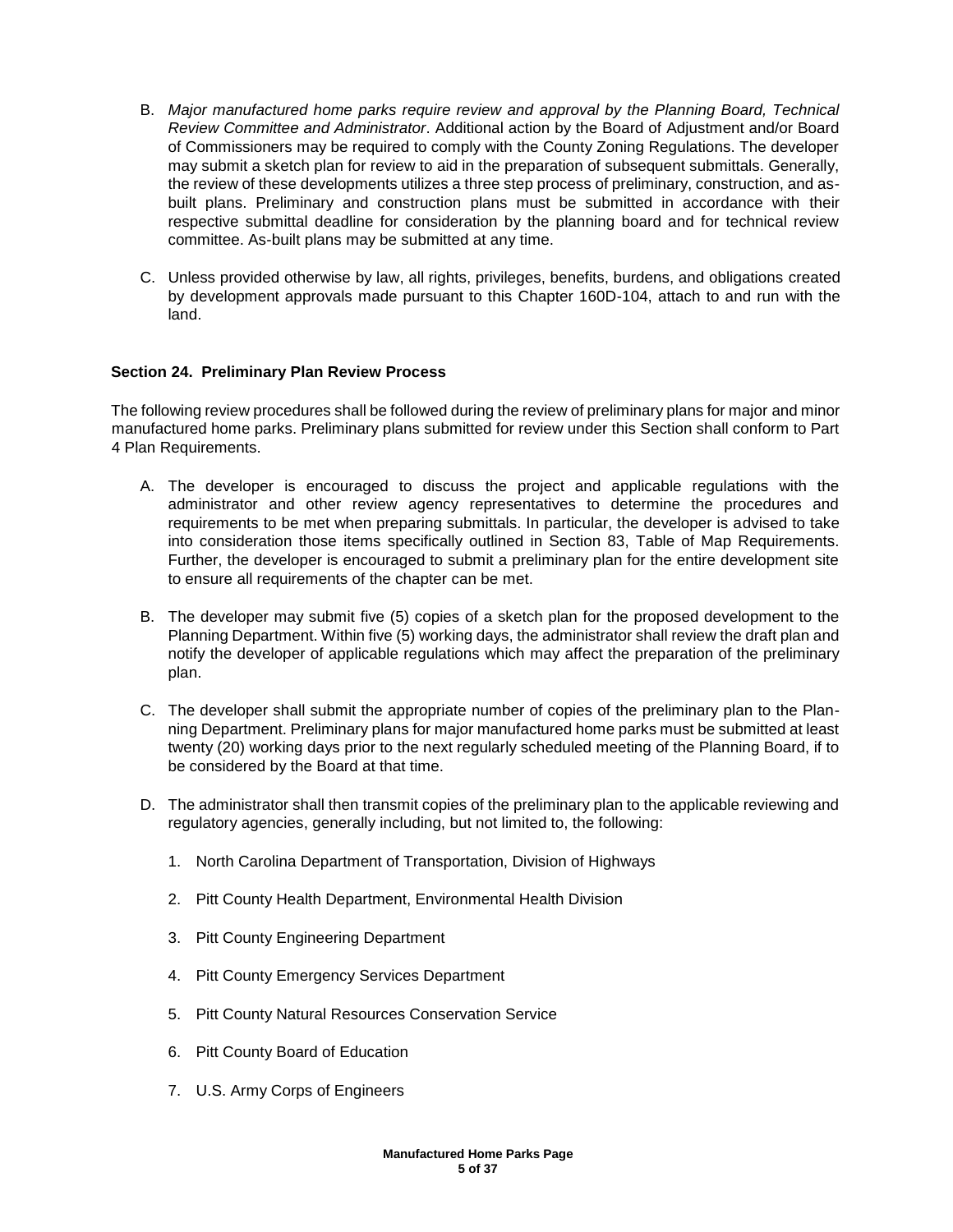- 8. U.S. Postal Service
- 9. Any applicable utility company(ies) providing service to the proposed development

Such agencies shall be given seven (7) working days to provide the administrator with written development conditions, requirements, and comments concerning the proposed development.

- E. Upon receipt and compilation of reviewing agency conditions, requirements, and comments, the administrator shall follow the process outlined below for minor and major manufactured home park plans.
	- 1. *Minor manufactured home park*. The administrator shall take the appropriate action listed in Section 24(F) on minor manufactured home park plans. The administrator may add reasonable conditions and requirements to the approval to promote public health, safety, and welfare. Failure on the part of the administrator to act on the preliminary plan within forty-five (45) days of receipt of an acceptable plan shall constitute approval, except where the developer voluntarily withdraws the plan from consideration or requests that review be continued. Such requests shall be provided to the administrator in writing.
	- 2. *Major manufactured home park*. Prior to the Planning Board meeting, the administrator shall forward the compiled conditions, requirements, and comments to the Technical Review Committee. The Technical Review Committee shall conduct a meeting to review and discuss the preliminary plan, written conditions, requirements, and comments, and to determine plan acceptability for presentation to the Planning Board. The preliminary plan; written conditions, requirements, and comments; and a recommendation from the Technical Review Committee shall then be forwarded to the Planning Board for consideration and action. The Planning Board may add reasonable conditions and requirements to the approval to promote public health, safety, and welfare. Failure on the part of the Planning Board to act on the preliminary plan within forty-five (45) days of the first review at a regular meeting shall constitute approval, except where the developer voluntarily withdraws the plan from consideration or requests that review be continued. Such requests shall be provided to the administrator in writing.
- F. The Planning Board or administrator, as applicable, shall take one of the following actions on preliminary manufacture home park plans:
	- 1. *Approval*. Approval of the preliminary plan is authorization for the developer to proceed with development of the park, or preparation of a construction plan if installation of major improvements is required.
	- 2. *Conditional approval*. Conditional approval of the preliminary plan is authorization for the developer to proceed with development of the park, as permitted or limited by conditions or requirements, or with preparation of a construction plan if installation of major improvements is required. Submittal of a revised preliminary plan may be included as a condition of approval.
	- 3. *Disapproval*. Disapproval of the preliminary plan shall require submittal of a revised plan.
- G. Preliminary plan approval shall remain valid provided that a construction plan, if required, or an asbuilt plan for the entire development or first phase or section is submitted and approved within two (2) years.
- H. A copy of the preliminary plan shall be stamped and dated with the action taken and shall be returned to the developer with any accompanying conditions, requirements, and comments.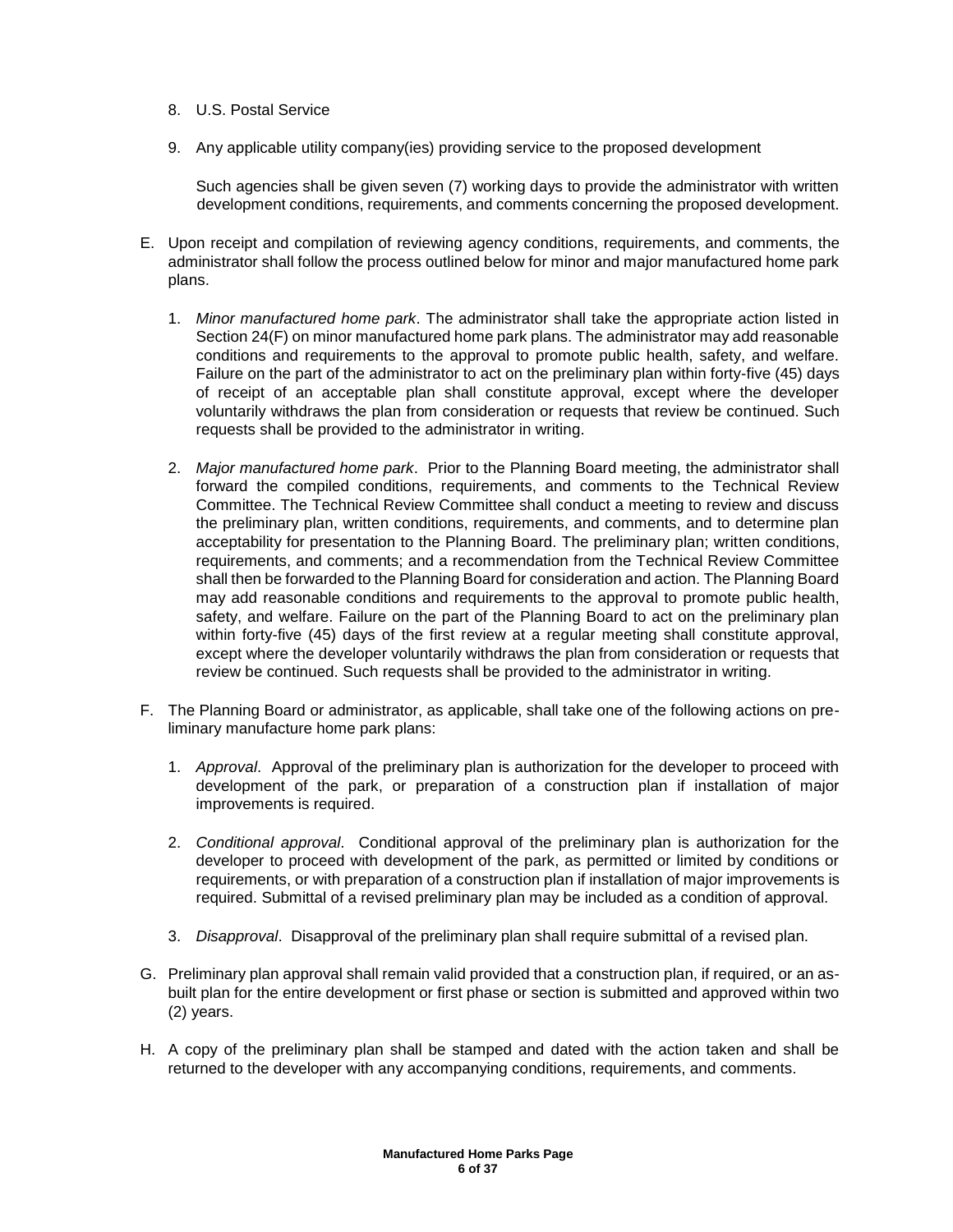I. Any development approval issued exclusively in electronic form shall be protected from further editing once issued.

# **Section 25. Space Evaluations for On-Site Sewage Disposal Systems**

- A. Before the design of a construction plan, if required, or installation of septic systems, the subdivider shall apply to and receive the results from the County Environmental Health Division for individual space evaluations for the entire manufactured home park or a phase of the park.
- B. Based upon more detailed information from such evaluations, a construction plan illustrating drainage improvements may be required, although not previously identified during preliminary plan review. The construction plan shall then be prepared, submitted, and reviewed in accordance with Section 26, Construction Plan Review Process.

# **Section 26. Construction Plan Review Process**

These procedures all for review of construction plans by the Technical Review Committee. Construction plans submitted for review under this Section shall conform to Part 4, Plan Requirements, and shall include all improvements and land-disturbing activities which are planned, but not necessarily required by this Ordinance.

- A. The developer shall submit to the administrator the appropriate number of copies of the construction plan for the entire manufactured home park or a phase or section of the park prepared in accordance with Part 4, Plan Requirements. The construction plan shall be submitted at least fifteen (15) working days prior to the next regularly scheduled meeting of the Technical Review Committee, if to be considered by the Committee at that time.
- B. The construction plan shall be transmitted to the Technical Review Committee and affected service providers. The reviewers shall return conditions, requirements, and technical comments to the administrator within seven (7) working days.
- C. The Technical Review Committee shall conduct a meeting to review and discuss the proposed construction plan and recommended conditions, requirements, and comments and to act upon the plan. The Technical Review Committee may add reasonable conditions and requirements to the approval to promote public health, safety, and welfare. Failure on the part of the Technical Review Committee to act on the construction plan within forty-five (45) days of first review at a regular meeting shall constitute approval, except where the developer voluntarily withdraws the plan from consideration or requests that review be continued. Such requests shall be provided to the administrator in writing.
- D. The Technical Review Committee shall take one (1) of the following actions on an acceptable plan:
	- 1. *Approval*. Approval of the construction plan is authorization for the developer to begin construction of the park. Before construction of improvements (e.g., water and sewer facilities) which are to be owned and maintained by the service provider(s), construction plan approval also must be obtained from the respective service provider(s).
	- 2. *Conditional approval*. Conditional approval of the construction plan is authorization for the developer to begin construction, as permitted or limited by the conditions. Before construction of improvements (e.g., water and sewer facilities) which are to be owned and maintained by the service provider(s), construction plan approval also must be obtained from the respective service provider(s). Submittal of a revised construction plan may be included as a condition of approval. As required by other provisions of this Ordinance, evidence that these conditions have been met shall be provided to the county concurrent with submittal of the as-built plat.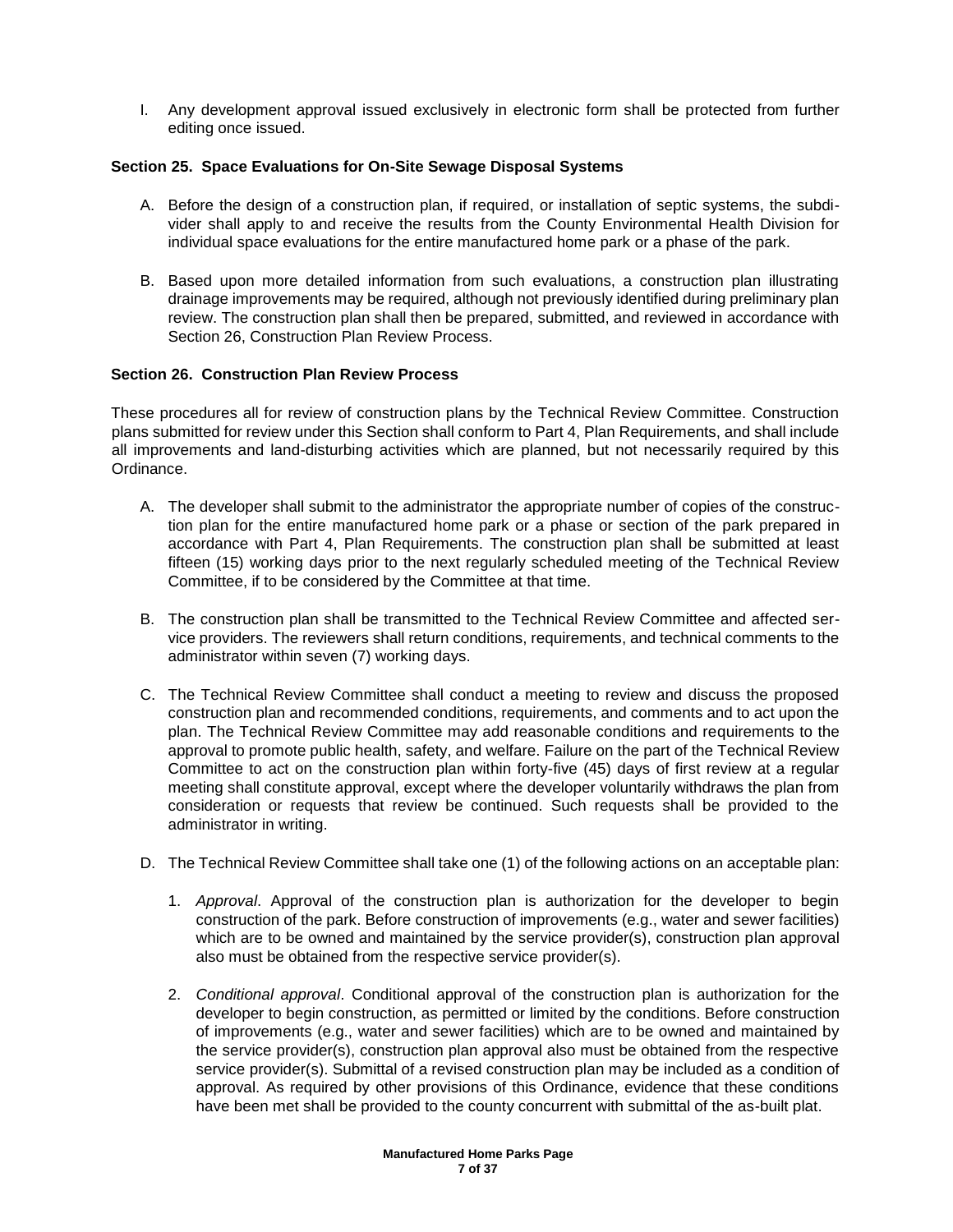- 3. *Disapproval*. Disapproval of the construction plan shall require submittal of a revised plan and/or other supplemental materials pertinent to the proposed improvements.
- E. Construction plan approval shall remain valid provided that an as-built plan for the entire development or first phase or section is submitted and approved within two (2) years.
- F. A copy of the construction plan shall be stamped and dated with the action taken and shall be returned to the developer with any accompanying conditions, requirements, and comments.
- G. Any development approval issued exclusively in electronic form shall be protected from further editing once issued.

# **Section 27. Installation and Certification of Improvements**

Once the preliminary plan or construction plan, if required, is approved, the necessary improvements for the manufactured home park may be installed. Installation shall be in compliance with any conditions placed on construction and/or preliminary plan approval. All improvements required by Part 3, Design and Improvement Standards, including septic and water supply systems, streets, and parking areas, shall be installed and functional prior to submittal of the as-built plan. The developer's engineer or surveyor shall, as part of the as-built plan submittal, furnish a letter certifying that the manufactured home park improvements have been completed in accordance with the approved construction plan and any associated conditions and requirements. Any variation from the approved construction plan shall be indicated in the certification letter and on the as-built plan, and subject to additional review requirements cited in Section 28(C).

## **Section 28. As-Built Plan Review Process**

The following review procedures shall be followed during the review of as-built manufactured home park plans:

- A. After approval of the preliminary plan or construction plan, if required, and completion of the required improvements, the developer shall submit an as-built plan for the entire development or the first phase or section of the development to the Planning Department. If an as-built plan is not submitted and approved within twenty-four (24) months, preliminary plan and construction plan approval shall become null and void, and vested rights shall cease.
- B. The developer shall submit the appropriate number of copies of the as-built plan to the Planning Department. The as-built plan submittal shall also include the project engineer's or surveyor's certification that all improvements have been completed and are in conformance with approved plans, as well as all other required supplementary materials.
- C. Where any variation from the approved construction plan occurs, the administrator shall deter-mine whether the extent of the change(s) warrants a second review by review agencies as stipulated in Section 26, Construction Plan Review Process.
- D. The administrator shall review the as-built plan and other materials for completeness. The administrator may submit the as-built plan to any agency which reviewed the preliminary construction plans to ensure compliance with applicable regulations.
- E. The administrator shall act on all as-built plans. Failure on the part of the County to act within thirty (30) days of an as-built plan submittal shall constitute approval, except where the developer voluntarily withdraws the final plat from consideration. Such requests shall be provided to the Planning Department in writing.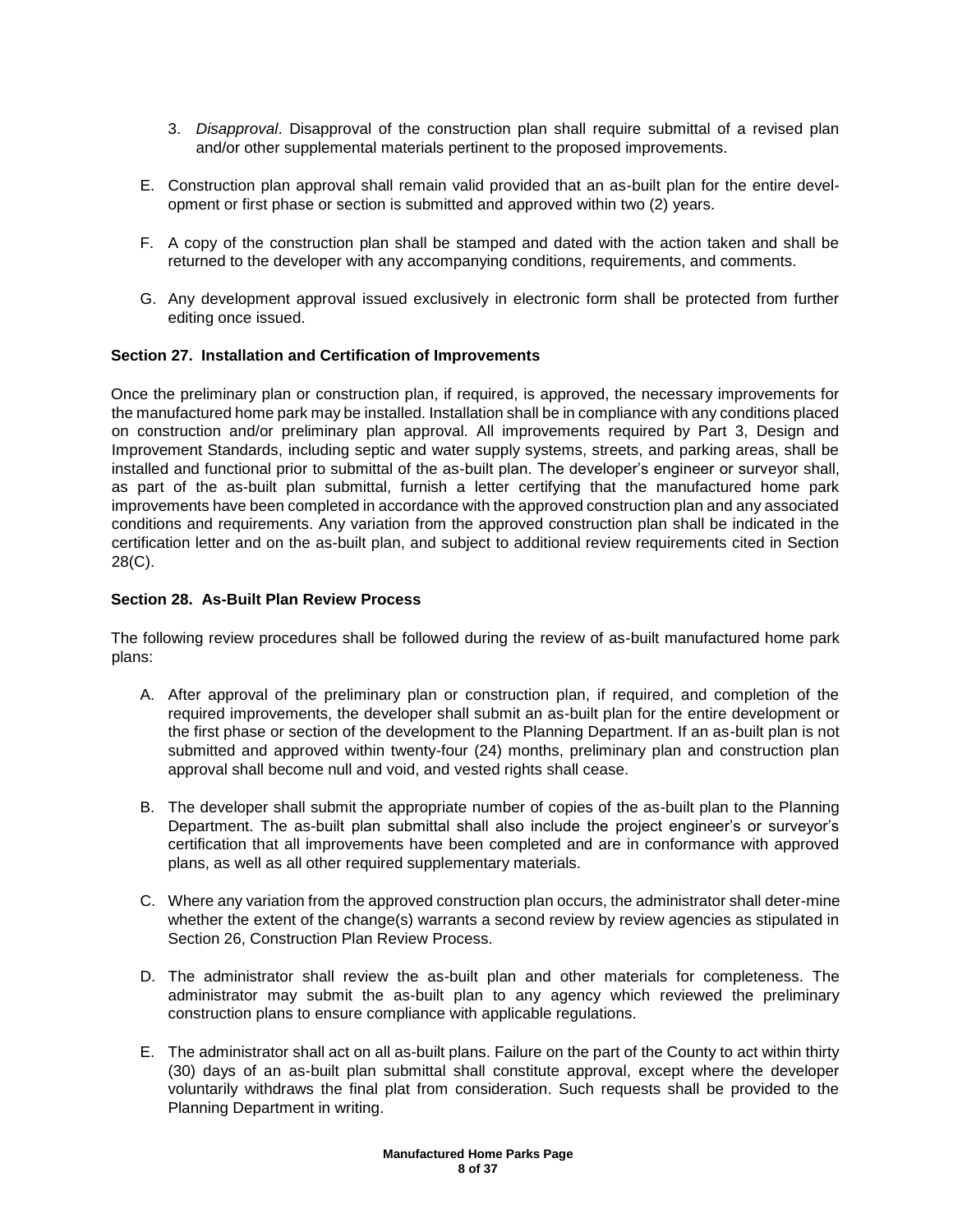- F. Upon inspection of the site and review of comments by reviewing agencies, the administrator shall take one (1) of the following actions:
	- 1. *Approval*. Approval of the as-built plan is authorization to issue an operating permit for all or the approved portion of a manufactured home park. The action of the administrator and the date shall be noted on the as-built plan and the administrator shall send a stamped copy of the plan to the developer.
	- 2. *Disapproval*. Disapproval of the as-built plan shall require that the administrator state the reason(s) for disapproval and notify the developer of the action and reason(s) in writing.
	- 3. Any development approval issued exclusively in electronic form shall be protected from further editing once issued.

## **Sections 29-40 Reserved**

# **Part 3. Design and Improvement Standards**

Division 1. Generally

## **Section 41. Purpose**

The purpose of this Ordinance is to set forth the minimum design and improvement standards for manufactured home parks to ensure that the provisions of this Ordinance are met.

#### **Section 42. General Objectives**

These provisions and design standards are designed to create functional and attractive manufactured home parks, minimize adverse impacts, and afford the County better quality development. The following are general objectives to be achieved through this Ordinance:

- A. Developments should be designed to avoid an adverse effect on groundwater and aquifer recharge; to reduce site grading and cut and fill; to prevent accelerated erosion; to prevent flooding; to provide adequate access to spaces and building sites; and to mitigate adverse effects of noise, traffic, and drainage on neighboring properties.
- B. To the maximum extent practicable, developments should be located to preserve the natural features of the site, to address areas of environmental sensitivity, and to minimize alteration of natural features except as otherwise permitted by this Ordinance. In particular, the following areas or items should be considered for protection or preservation:
	- 1. Unique or fragile areas, such as regulated wetlands;
	- 2. Land within flood hazard areas;
	- 3. Identified habitats of endangered wildlife; and
	- 4. Historically significant structures and sites, as listed on federal or state lists of historic places;
- C. An adequate surface and subsurface drainage system shall be designed, installed, and maintained to meet the following objectives: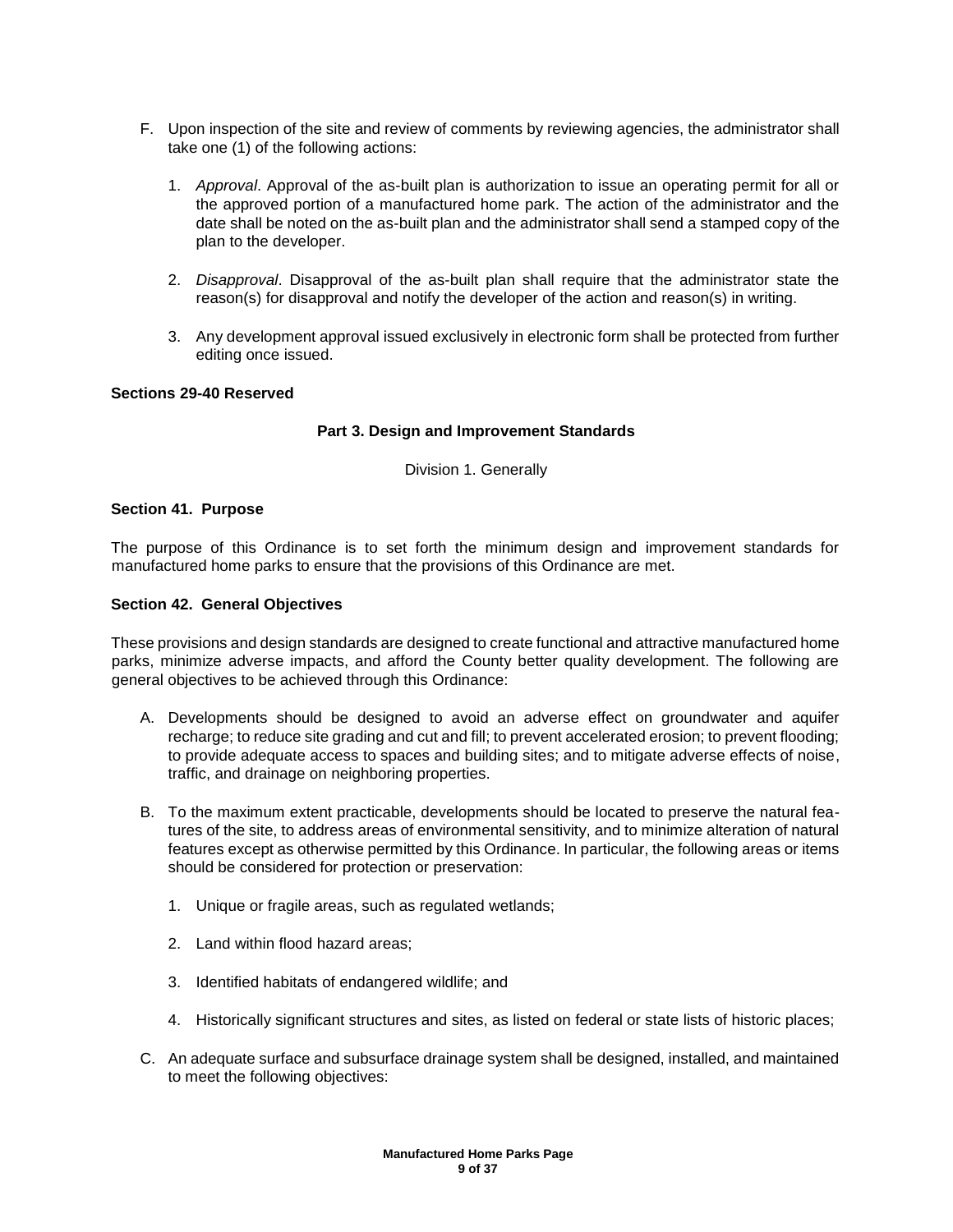- 1. Each building site shall have a suitable building area safe from flooding and erosion, and shall conform to the Flood Damage prevention Ordinance and the Soil Erosion and Sedimentation Control Ordinance.
- 2. The drainage system shall be designed to minimize inundation of public and private land during the ten-year storm. It shall also prevent excess infiltration or inundation of surface water and/or groundwater into septic tank nitrification fields.
- 3. The system of drainage shall protect all roads, driveways, utilities, and other improvements from damage that may be caused by improper stormwater management.
- 4. Drainage ditches, underground tile, and swales shall be coordinated with the existing and proposed general drainage system.
- 5. Drainage ditches and swales shall be designed and constructed to avoid excessive rates of flow, erosions, or overflow into developed areas subject to potential damage. Underground tile shall be kept free from obstructions.
- 6. The drainage system shall be designed so as not to impede the natural drainage of water.

# **Sections 43-50 Reserved**

Division 2. Specific Standards

# **Section 51. Generally**

This Division sets forth the design and improvement standards to ensure properly planned, designed, constructed, and maintained manufactured home parks.

## **Section 52. Parking**

A parking pad shall be constructed on each manufactured home park space to allow for off-street parking for two (2) vehicles. Each parking pad shall not be less than twenty (20) feet by twenty (20) feet, and shall be graded and surfaced with asphalt, concrete, or other similar and impervious materials. Each parking pad shall be directly connected to a driveway or to the travelway of a manufactured home park street. (See Appendixes A and B).

## **Section 53. Driveways**

Each manufactured home park space shall have direct access onto an approved manufactured home park street or state road by way of a driveway, unless the parking pad is directly connected to the travelway of a manufactured home park street. Driveways shall be at least ten (10) feet wide, and graded and surfaced with asphalt, concrete, or similar and impervious materials. No more than two (2) manufactured home park spaces may share a common driveway (See Appendices A and B). Design options for connecting a driveway to a street are as follows:

- A. *Valley gutter design*. Concrete valley gutters must be designed so as not to impede surface water flow along road side ditches (see Appendix C). Valley gutters may be installed in areas where the surface water flow is minimal and where a shallow ditch cross section can be effectively utilized. The design shall allow for safe and efficient vehicular movement onto the manufactured home park space.
- B. *Driveway tile installation*. If a driveway tile is to be installed, the tile must be a minimum of fifteen (15) inches in diameter and have one (1) foot of cover material (see Appendix C). Road side ditches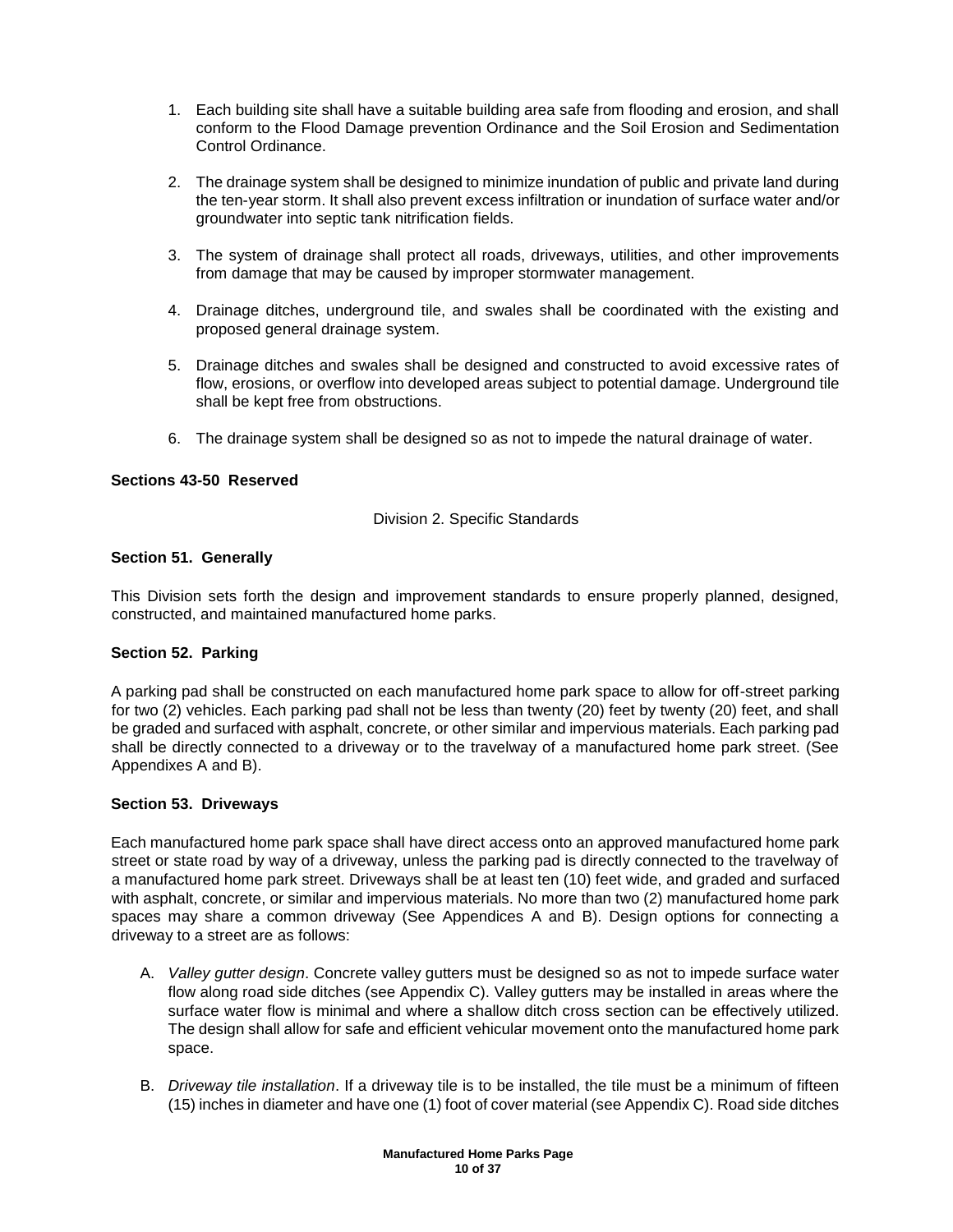should be a sufficient depth to allow the driveway to be installed over the tile and the necessary cover material. Driveway tile installation is required in areas where surface water flows or stands for extended periods of time or when required by the County Engineering Department. In addition, North Carolina Department of Transportation driveway installation requirements must be met when driveways are installed along state maintained roads.

# **Section 54. Streets**

All streets within manufactured home parks shall be designated as private and shall be paved.

- A. *Street requirements*. Except as listed below, all streets must be constructed in accordance with the North Carolina Department of Transportation requirements for public streets. The exceptions from NCDOT standards are based upon the permitted driveway design for the individual spaces.
	- 1. *Valley gutter design (see Appendix C).* 
		- a. Right-of-way width: forty (45) feet;
		- b. Pavement width: twenty (20) feet;
		- c. Minimum centerline radius: one hundred fifty (150) feet;
		- d. Swale section:
			- i. front slope: horizontal distance of five (5) feet with a slope of 5:1;
			- ii. back slope: slope of 5:1
			- iii. longitudinal slope: 0.3 percent
	- 2. *Driveway tile installation (see Appendix C).* 
		- a. Right-of-way width: fifty (50) feet;
		- b. Pavement width: twenty (20) feet;
		- c. Minimum centerline radius: one hundred fifty (150) feet;
- B. *Cul-de-sacs*. Every permanent dead-end street shall be developed as a cul-de-sac and shall not exceed twelve hundred (1200) feet in length, except where the shape of the tract of land being developed makes this requirement impractical. The length of the cul-de-sac shall be measured from the centerline of the nearest intersecting through street to the center of the turnaround. All North Carolina Department of Transportation design options for cul-de-sacs are allowed within parks.
- C. *Temporary turnarounds*. In cases where streets are proposed to be extended, the Technical Review Committee or administrator may permit a temporary turnaround for a period not to exceed two (2) years. Such turnarounds must be designed as a cul-de-sac bulb and constructed to North Carolina Department of Transportation base standards, but not necessarily paved.
- D. *Street offsets*. Whenever possible, proposed intersections on one (1) side of a street, or road, or highway shall coincide with existing or proposed intersections on the opposite side of such street, road, or highway. In any event, however, street offsets, as measured between the centerlines of intersecting streets, shall meet the following requirements: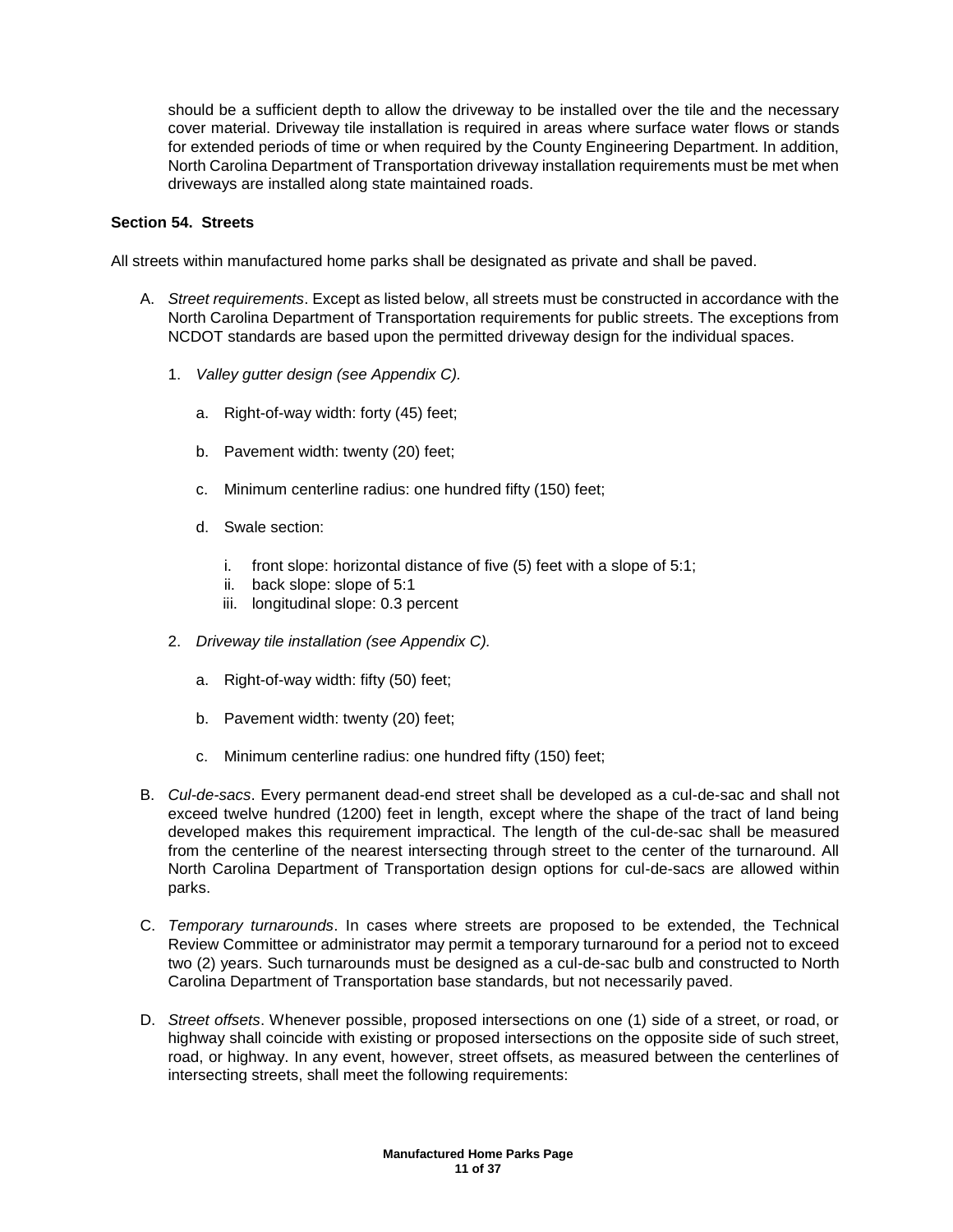- 1. *Internal streets*. Street offsets within developments shall be at least one hundred and twenty five (125) feet apart.
- 2. *Primary or secondary roads*. Street offsets created by manufactured home park streets intersecting with primary highways or secondary roads shall be at least two hundred and fifty (250) feet apart.

# **Section 55. Access**

Each manufactured home park development, and each individual space located therein, shall have direct access to a public or private street. Private easements for providing ingress and egress to a manufactured home park, or individual space, are not acceptable.

# **Section 56. Space Size and Space Width**

Each space shall meet the minimum area and lot width requirements outlined below. Notwithstanding these standards, the developer shall provide sufficient area on each space to ensure that all other requirements of this Ordinance and other applicable development regulations can be met. Space size shall not include street rights-of-way or designated screening areas, and space width shall be measured along the right-ofway. Space width for spaces on the bulb of a cul-de-sac and for flag-shaped spaces may be reduced to forty (40) feet. In addition, flag-shaped spaces shall provide sufficient width at the right-of-way line to allow driveway installation at least ten (10) feet from any parcel line. The computed area of flag-shaped spaces shall exclude area provide for access or "panhandle".

- A. *With septic tank system*:
	- 1. *Minimum size*: twenty thousand (20,000) square feet;
	- 2. *Minimum width*: sixty (60) feet, except forty (40) feet for flag-shaped space or space adjacent to bulb of cul-de-sac;
- B. *With public or community sewage system*:
	- 1. *Minimum size*: ten thousand (10,000) square feet;
	- 2. *Minimum width*: sixty (60) feet, except forty (40) feet for flag-shaped space or space adjacent to bulb of cul-de-sac;

# **Section 57. Setbacks**

- A. *Minimum setbacks*. Minimum setback requirements must comply with those cited in the County's Zoning Ordinance.
- B. *Accessory structures*. All accessory structures shall comply with the setback requirements for principal buildings, except for the following:
	- 1. *Space boundary*: five (5) feet;
	- 2. *Other structures*: five (5) feet;

## **Section 58. Drainage**

A. *Drainage aspects of construction plans*. The proposed plan for managing drainage for all areas of the development shall be shown on the preliminary plan. The plan shall show all pertinent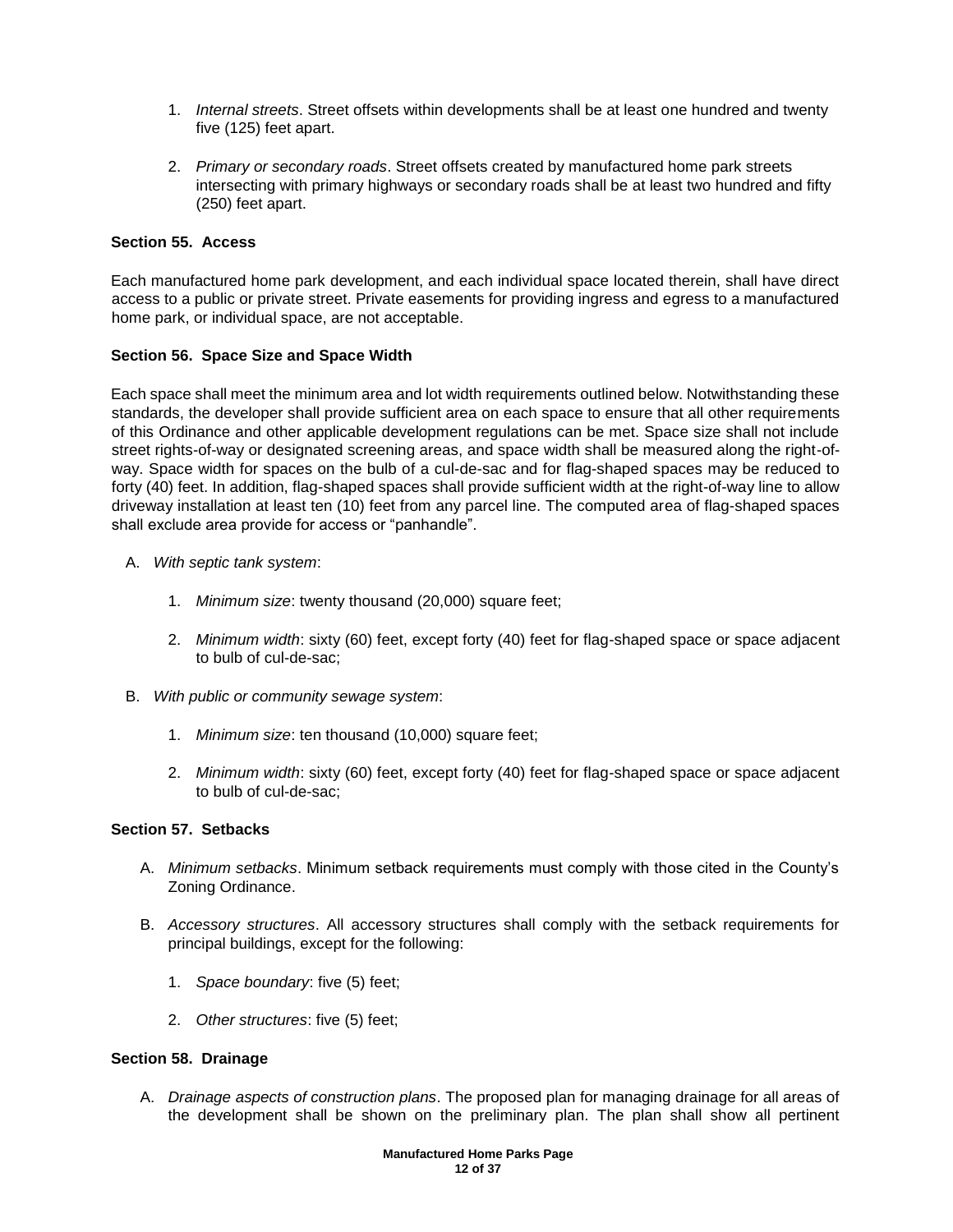information required to evaluate the proposed system, including the location, elevation, type, and size of all existing and proposed drainage improvements, including existing drain tile used for agricultural purposes.

B. *Off-site drainage easements*. Drainage easements of appropriate widths and lengths, as deemed reasonably necessary by the Environmental Health Division and/or the Engineering Department to allow for future drainage maintenance and improvements to effectively control surface and/or subsurface water, shall be identified on construction and as-built plans. Off-site easements across property(ies) not being developed may be deemed necessary by the Environmental Health Division and/or the Engineering Department when no natural drainage outlet exists to effectively control surface and/or subsurface water. Evidence of a recorded easement, and agreement if applicable, shall be provided to the administrator at the time of as-built plan submittal and may require review and approval by the County Attorney. Any revisions to recorded drainage easements required by this Ordinance must be approved by the Technical Review Committee or administrator.

# **Section 59. Utilities**

- A. *Utility ownership and easement*. Where a developer installs or causes the installation of water, sewer, electrical power, telephone, natural gas, cable television, or other similar facilities and intends that such facilities shall be owned, operated, or maintained by a public utility or any entity other than the developer, the developer shall transfer the necessary ownership or easement rights to enable operation and maintenance of such facilities. Where practicable, such easements should be located adjacent to or centered on space lines, or adjacent to the street right-of-way, to avoid conflicts with the placement of other required improvements. It is not the intent of the County to determine the terms or conditions of any easement negotiated between the developer and the utility company or service provider.
- B. *Necessary utilities*. The developer shall ensure that every space within a development is served with or designed to allow for adequate utilities, including water, sewage disposal, electric power, and telephone service.
	- 1. *Water supply and sewage disposal*. All new manufactured home parks shall be connected to an existing public water supply and, when practicable, a public or community sewage system. Fire protection provisions in Section 62(A) must be met for development sites served with a six-inch or larger water line. An individual water meter is required for each space. During asbuilt plan review, the agency or entity which owns and operates such a system shall certify that the new development is accepted for addition to the system.

If a new sewer system (e.g., package sewer treatment plant, etc.) is proposed to serve the development, certification that a site has been approved for the proposed system from the appropriate agency which has jurisdiction over the system shall be provided to the administrator as part of the construction plan submittal.

2. *Electrical power and telephone service*. Electrical distribution lines and telephone lines shall be placed underground within easements or rights-of-way. Extensions, relocations and upgrades of existing overhead lines along existing public rights-of-way shall be permitted. All such facilities, either overhead or underground, shall be installed in accordance with the prevailing standards and practices of the utility or service company.

# **Section 60. Solid Waste Provisions**

The manufactured home park operator is responsible for the proper collection and disposal of all solid waste. The operator may contract with a solid waste collection contractor to provide such services. The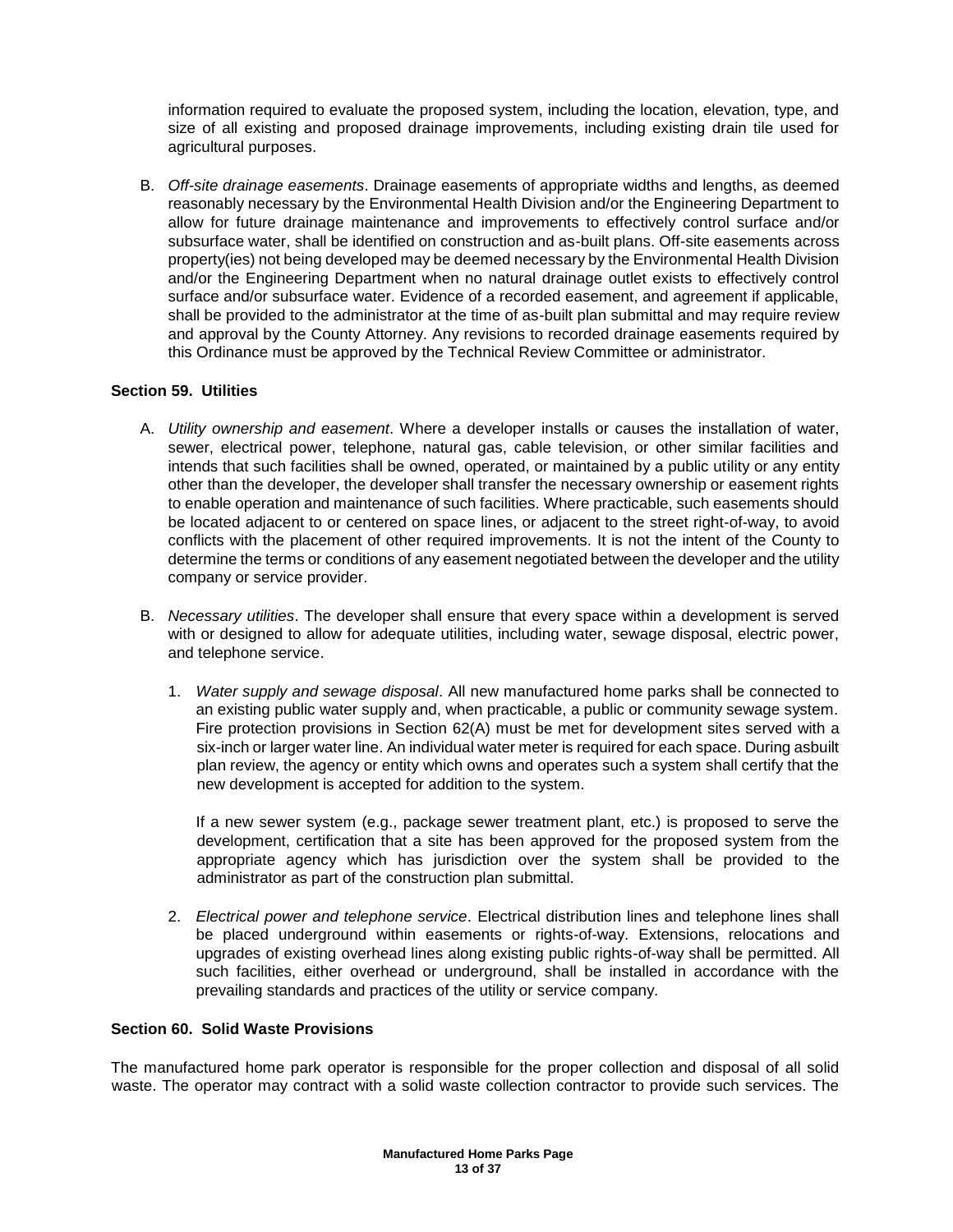operator and contractor shall comply with the County Solid Waste Recycling, Collection, and Disposal Ordinance.

## **Section 61. Screening**

Due to the nature and intensity of manufactured home parks, screening is required in all major manufactured home parks to minimize potential adverse effects on adjacent properties and land uses, and to preserve the County's appearance and character. The screening area is to provide a medium density screen intended to partially block visual contact between manufactured home parks and adjacent properties along public roadways.

- A. *Screening area description*. The screening area shall contain at least one (1) of the screening area options of berms, plantings, or fences cited in Subsection D of this Section, unless existing vegetation can be used to fulfill part or all of the screening requirements, as allowed in Subsection B of this Section.
- B. *Existing vegetation*. Existing vegetation is encouraged to be retained and used to fulfill the purposes of this Section. The administrator shall determine what additional screening, if any, shall be installed to meet the screening area requirements. If at any time the existing vegetation is removed, altered, or no longer meets the screening area requirements of this Section, the operator will be responsible for replacement with acceptable screening material within ninety (90) days.
- C. *Location*. The required screening area shall be located adjacent to the rights-of-way of the entire public road frontage of the development site, except where permitted driveway openings and sight distance triangles are to be provided. Screening areas may be installed in buffer areas required by the County Water Supply Watershed Ordinance, and in drainage maintenance and utility easements with the approval of the Technical Review Committee and the affected entity having jurisdiction over the easement.
- D. *Screening area specifications and design*. Specifications for the screening area options are listed below. Combinations of these options may be allowed in achieving compliance with the provisions of this Section, upon approval by the Planning board during preliminary plan review. Appendices D and E provide graphic representations of screening area specifications.
	- *1. Berms* 
		- *a. Minimum height:* five (5) feet
		- *b. Minimum crown width*: three (3) feet
		- *c. Side slope*: 3:1 or flatter
	- *2. Plantings*
		- *a. Minimum screening area width*: five (5) feet
		- *b. Number of plans per one hundred (100) linear feet*:
			- i. *Shrub*: twenty-five (25)
			- ii. *Understory tree*: five (5)
			- iii. *Canopy tree*: three (3)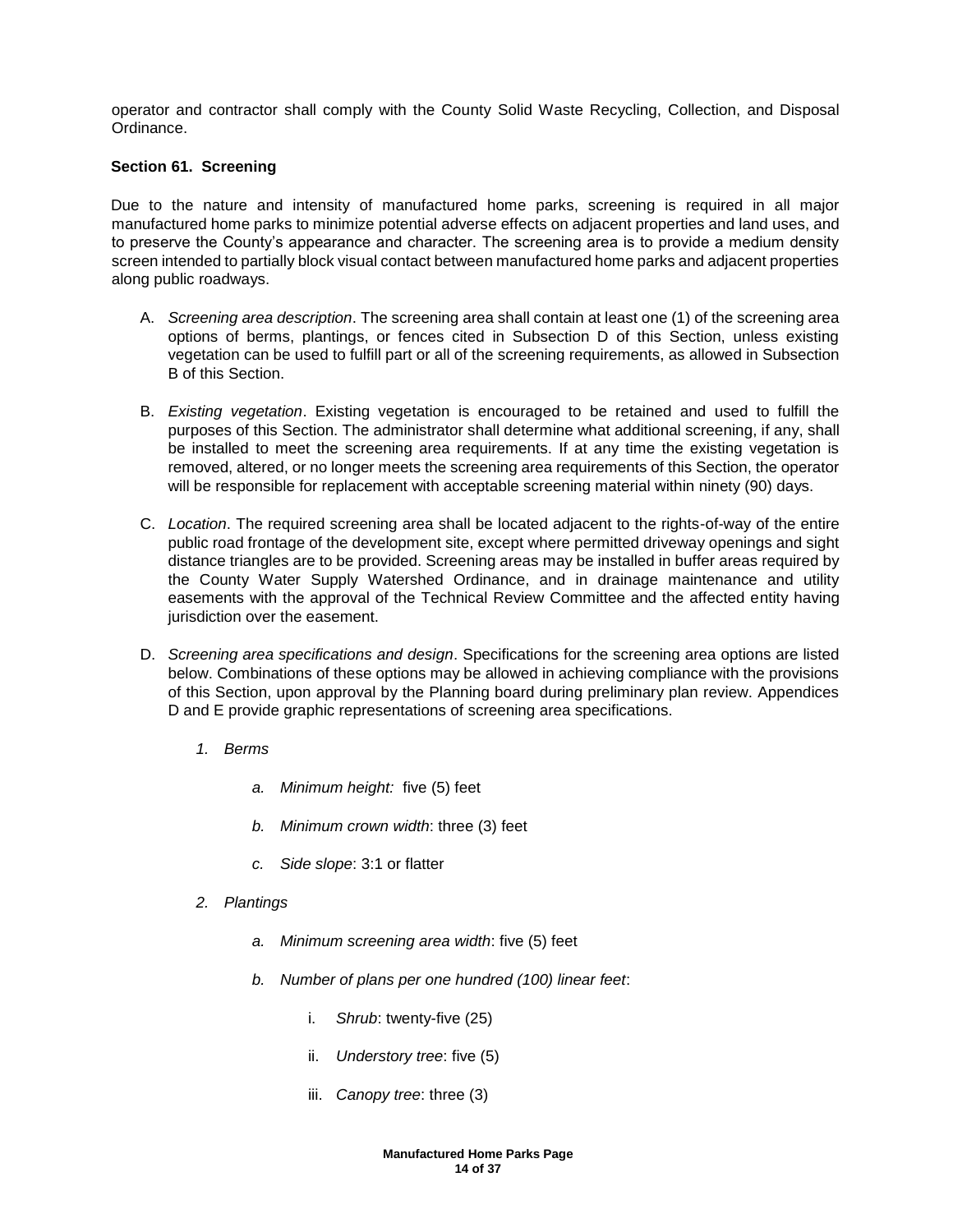- *c. Plant specifications*:
	- i. *Shrubs*: All shrubs must be evergreen and shall reach a minimum height of thirty-six (36) inches, and a minimum spread of thirty (30) inches within three (3) years of planting.
- ii. *Understory tree*. Understory trees shall be a minimum of four (4) feet high with one (1) inch in caliper, measured six (6) inches above grade, when planted. When mature, an understory tree should be between fifteen (15) and forty (40) feet height.
	- iii. *Canopy tree*. Canopy trees shall be a minimum of eight (8) feet high and two (2) inches in caliper, measured six (6) inches above grade, when planted. When mature, a canopy tree should be at least forty (40) feet high and have a minimum crown width of thirty (30) feet.
		- *d. Grouping*: Shrubs and trees may be grouped or clustered, however no more than fifty (50) percent of each required plant material may be grouped or clustered. The remainder of the materials shall be evenly distributed throughout the screening area.
	- *3. Fences*
		- *a. Minimum height*: five (5) feet
		- *b. Maximum height*: eight (8) feet
		- *c. Fence materials*: masonry or stone walls, wood or similar opaque materials
	- E. *Maintenance*. The owner is responsible for maintaining berms to adequately control soil erosion and sedimentation. The owner is also responsible for maintaining any plantings and fences selected as screening materials. Plantings should be kept in good health and appearance. Any dead, unhealthy, or missing plants shall be replaced within ninety (90) days with vegetation which meets the approval of the administrator. All fences shall be maintained in a safe manner vertical to the ground. Fences no longer maintained in a safe manner through neglect, lack of repair, manner of construction, method of placement, or otherwise shall be repaired or replaced with appropriate substitute materials which meets the approval of the administrator.

# **Section 62. Public Safety and Service Provisions**

The following provisions are required in all manufactured home parks to ensure the safety of park residents and the security of private property within such developments.

- A. *Fire protection*. Every manufactured home park shall be provided adequate fire protection according to the following standards if the site is served by a six (6) inch or larger water line. The Emergency Services Coordinator may authorize or require deviations from the standards for this Section if other arrangements are more satisfactory.
	- 1. *Hydrant location*. Hydrants shall be located adjacent to the street right-of-way. If practicable, hydrants shall be located at street intersections, or on space lines if located other than at an intersection.
	- 2. *Hydrant spacing*. Each manufactured home park space located along an internal development street shall be located no further than four hundred (400) feet from a hydrant, as measured along the road right-of-way. Spaces developed along an existing state road external to the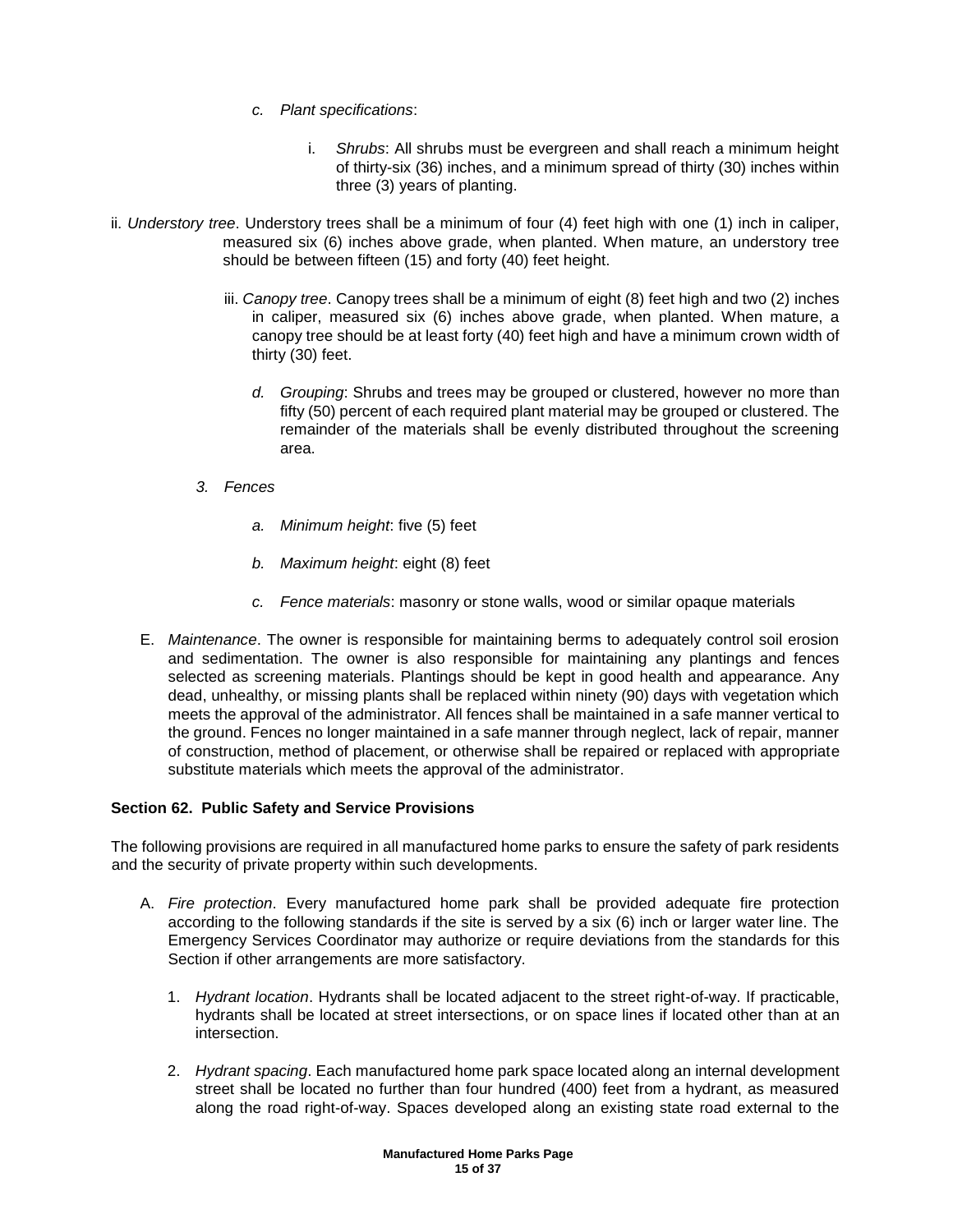development, or along an existing private street, shall be no further than one (1) mile from a hydrant.

- 3. *Minimum line size*. All water lines serving hydrants shall be at least six (6) inches in diameter.
- 4. *Design and installation*. All hydrants shall have two (2) 2 ½ inch and one (1) 4 ½ inch hose connections which shall be located between eighteen (18) and twenty-four (24) inches from finished grade. All hydrant threads shall be national standard threads.
- B. *Street lights*. All manufactured home park spaces and streets shall be sufficiently illuminated to ensure the security of property and the safety of persons using such streets. The distance between street lights shall not exceed four hundred (400) feet, as measured along street rights-of-way.
- C. *Manufactured home park name*. The name of the proposed manufactured home park shall not duplicate or be phonetically similar to the name of any other park or planned development in the County.
- D. *Street names*. Proposed street names, regardless of the prefix or suffix used, shall not duplicate or be phonetically similar to the name of any other street or road name anywhere in the County. Extensions of existing streets shall use the existing street name, except where a new road name can be used to avoid further duplication.
- E. *Street addresses*. Assigned street addresses shall be displayed for each manufactured home in accordance with County policy and regulations.
- F. *Street signs and traffic control signs*. Street name signs which meet County specifications, and traffic control signs which conform to the Manual of Uniform Traffic Control Devices and North Carolina Department of Transportation specifications shall be installed at the expense of the developer, or payment collected for installation by the County, prior to as-built plan approval.
- G. *Entryway identification signs*. The use of permanent entryway identification signs at major entrances to a manufactured home park is encouraged. Such signs shall not be located in rightsof-way, sight distance triangles, or any other location which would obstruct the view of motorists and lead to unsafe vehicular movements. If lighted, such signs shall be illuminated by internal or reflected lights which do not cause glare or otherwise annoy motorists or adjacent property owners.
- H. *Mailboxes*. Prior to as-built plan submittal, the park operator shall install neighborhood delivery collection box units to allow for postal delivery service for space taking access off a manufactured home park street. The location for the units shall be in close proximity to a park entrance and have direct access to the park street. Sufficient off-street parking for three (3) vehicles per neighborhood delivery collection box unit shall be constructed adjacent to the units, in accordance with Section 52, Parking.
- I. *Safety fencing*. The Planning Board may require fencing within any manufactured home park adjacent to any areas deemed unsafe by the Board. Proposed manufactured home parks will be evaluated by the Board on an individual basis to determine the applicability of and construction standards for safety fences. The maintenance of such fencing is the responsibility of the park operator as described in section 61(E).

# **Sections 63-80 Reserved**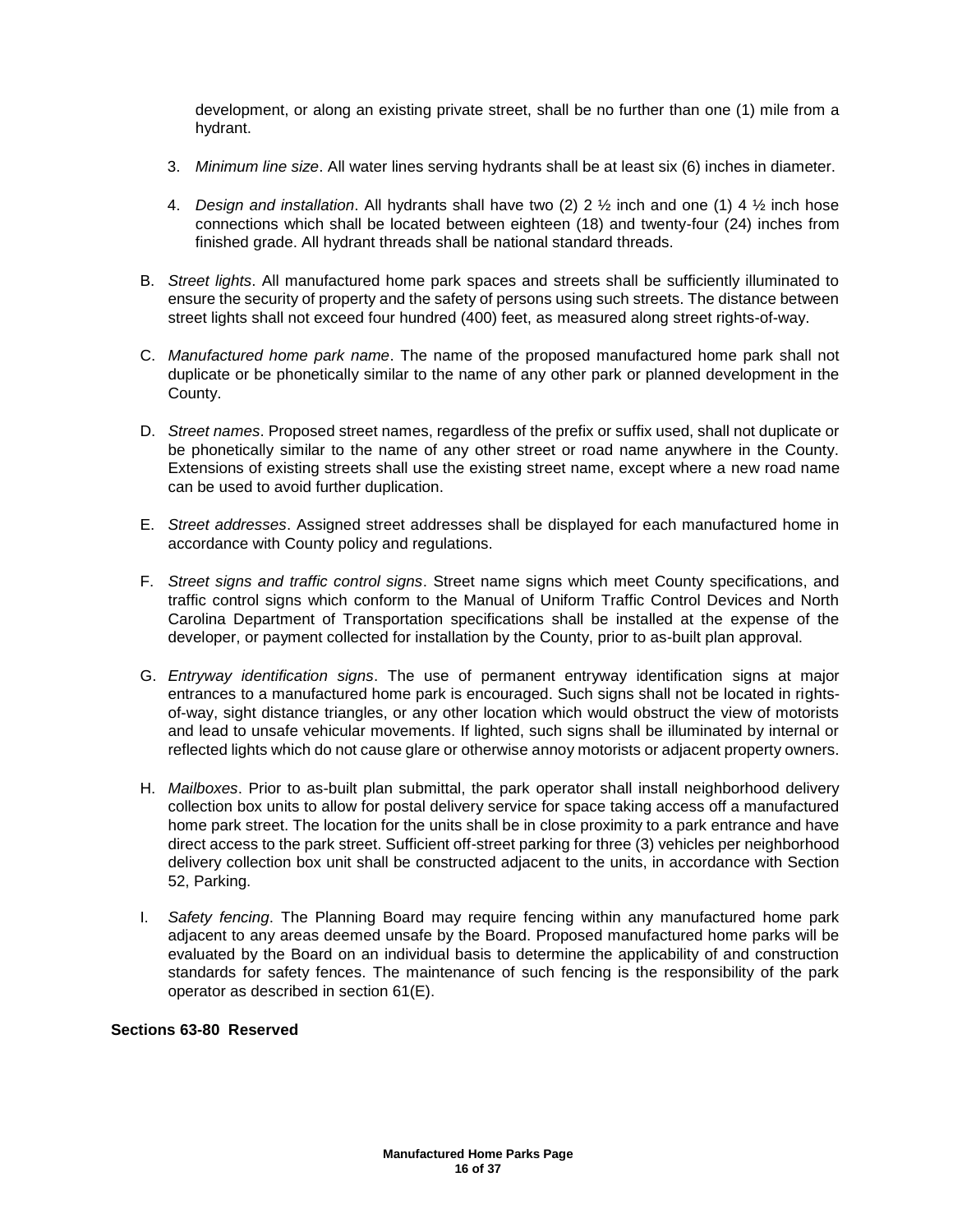# **Part 4. Plan Requirements**

## **Section 81. General Map Standards**

All preliminary, construction, and as-built plans for manufactured home parks submitted for review shall conform with the following map standards:

- A. *Boundary line*. The area proposed to be developed shall be clearly shown and identified by a heavier weight line than all other plat features. This line should not enclose any areas which are not to be improved or developed.
- B. *Nonbuildable areas*. Areas within the development that are not reviewed and approved for use as manufactured home park spaces or required improvements (e.g., street right-of-way) during original review shall be labeled "nonbuildable". In addition, a note shall be included on the plan which states that before the status of such areas can be changed and building permits issued, the owner must comply with applicable regulations.
- C. *Further streets*. Areas anticipated for future streets shall be appropriately designated labeled, but need not be included within the boundary line of the proposed development. If not included, however, the developer is encouraged to reserve adequate land area for future right-of-way and sight distance triangles.
- D. *External features*. Required reference features outside the boundary line of the development, such as adjoining subdivisions of record, adjoining developments, easements and streets shall be shown with dashed lines.
- E. *Consecutive numbers*. All spaces within a park shall be consecutively numbered, regardless of the number of phases or sections. The addition of block letters or other references is permitted.
- F. *Section and phase numbering*. All development sections and phases shall be consecutively numbered using Arabic numbers only.
- G. *Multiple sheets*. When submittals include more than one (1) sheet, appropriate match lines shall be shown.

## **Section 82. Key to Interpretation of Table of Map Requirements**

The Table of Map requirements in Section 83 identifies the minimal information which must be shown for each type of submittal. The developer is encouraged to provide additional information which may aid in review. Except for sketch plans, submittals must be prepared by individuals qualified to so such in accordance with N.C.G.S. 89. The following key indicates the abbreviation and specifications for each type of submittal.

- A. Sketch plans are an optional, initial step in the review process. When prepared, the draft plan shall be drawn at a suitable scale with sufficient detail to enable the administrator or other agency representatives to provide advice and information pertaining to the proposed development.
- B. *Preliminary plans*. Preliminary plats shall be prepared at a scale of 1" = 200' or less with sheet sizes not larger than 36" by 48". The boundary shown on the plat shall conform with a "Class C" rural land survey.
- C. Construction plans shall be prepared at a scale of 1" = 100' or less with sheet sizes no larger than 36" by 48"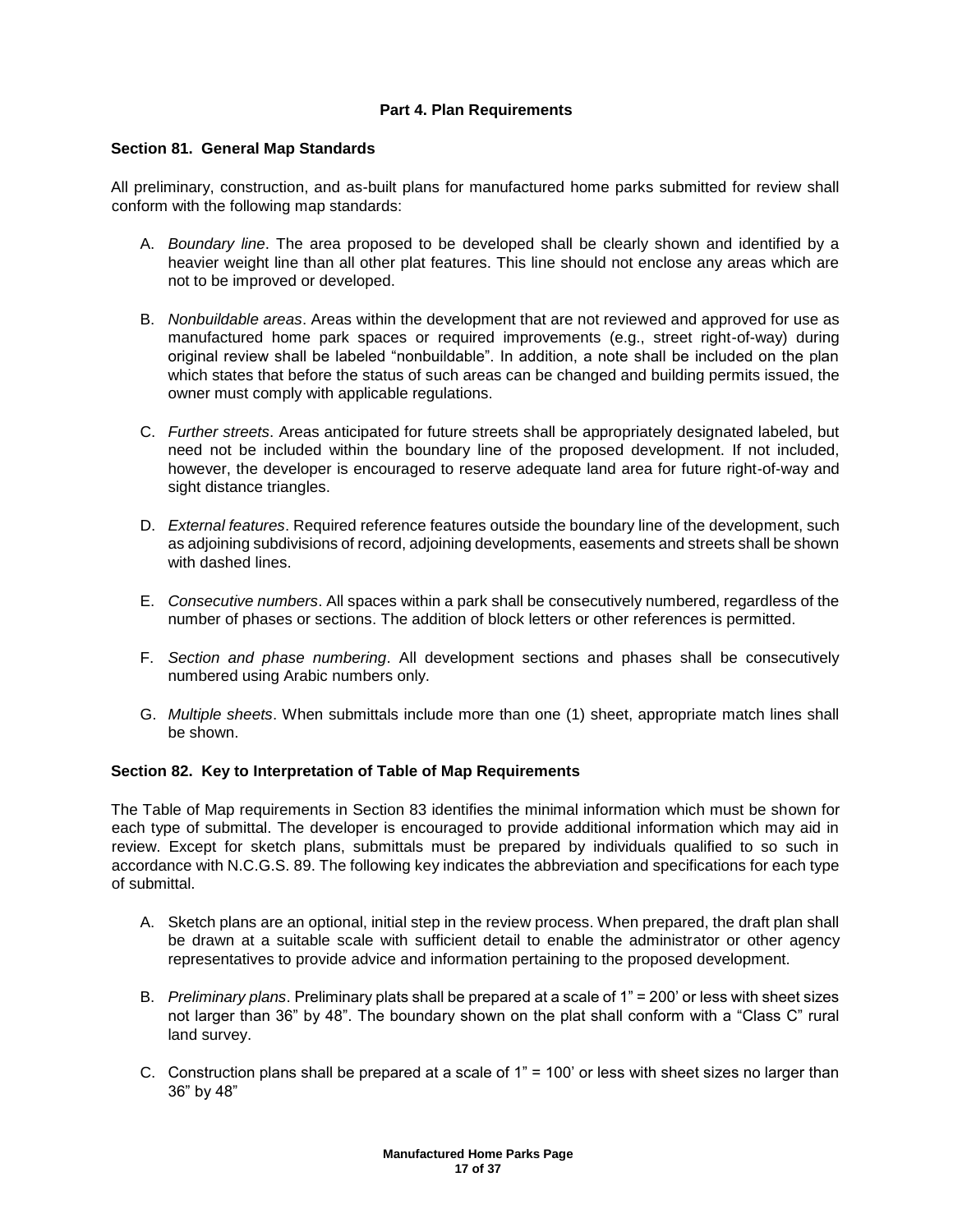D. *As-built plans*. The as-built plan shall be prepared using the criteria for preliminary plans. The asbuilt plan shall substantially conform to the approved preliminary plan and, if required, construction plan.

## **Section 83. Table of Map Requirements**

As listed in the Table in this Section, the necessary information indicated for each sketch plan ("S"), preliminary plan ("P"), construction plan ("C"), or as-built plan ("A") map submittal shall be shown.

A. *Information block* 

|    | 1. | Park name, including Arabic phase or section numbers and space<br>P<br>C A<br>numbers                                                                                       | S |
|----|----|-----------------------------------------------------------------------------------------------------------------------------------------------------------------------------|---|
|    | 2. | Landowner's name(s), address(es), and phone number(s)<br>S<br>P<br>C A                                                                                                      |   |
|    | 3. | Location (township, county, state)<br>P<br>C A                                                                                                                              |   |
|    | 4. | Date of preparation of map<br>S<br>${\sf P}$<br>C A                                                                                                                         |   |
|    | 5. | Map scale, in written and graphic form<br>P<br>S<br>C A                                                                                                                     |   |
|    | 6. | Name, address, telephone number, registration number and seal<br>of surveyor or engineer<br>P<br>C A                                                                        |   |
|    | 7. | Type of map submittal (i.e., sketch, preliminary, construction, as-built)<br>P<br>C A                                                                                       | S |
|    | 8. | Tax parcel number(s)<br>$\mathsf{P}$<br>C A                                                                                                                                 |   |
| В. |    | Locational information                                                                                                                                                      |   |
|    | 1. | Vicinity map, with an appropriate scale and sufficient accuracy, to<br>show the park's location in relation to the road network<br>P<br>C A<br>and<br>existing developments | S |
|    | 2. | North arrow, oriented to top of map unless impractical<br>S<br>C A<br>P                                                                                                     |   |
|    | 3. | adjoining property owners, land uses, streets, development sites<br>C A<br>P                                                                                                | S |
|    | 4. | Fire district<br>S<br>C A<br>P                                                                                                                                              |   |
|    | 5. | S<br>Distance to nearest fire department from most distant space in park<br>C A<br>Along existing/proposed road network                                                     | P |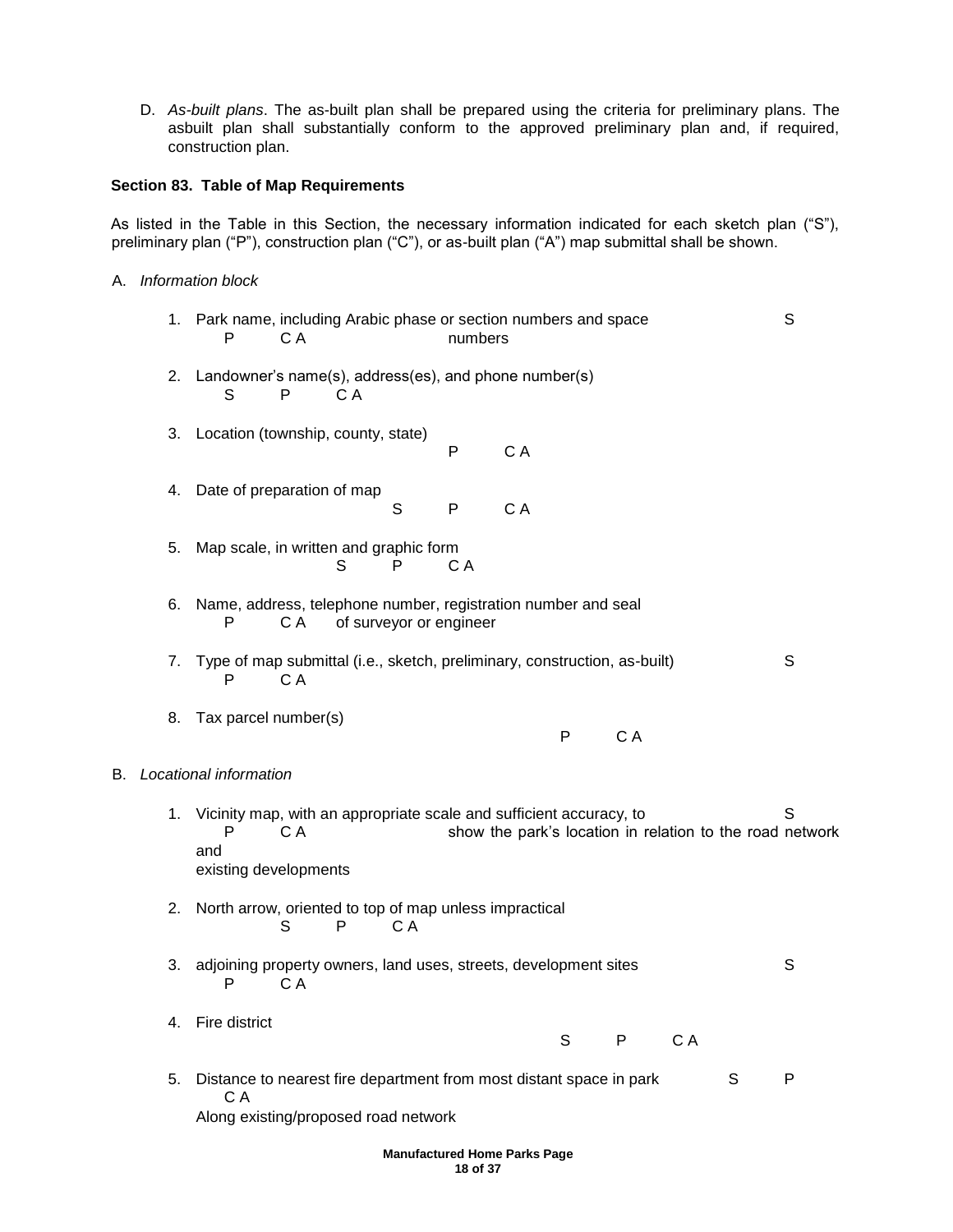- 6. Distance from nearest existing fire hydrant, whether within or S P Outside the park boundaries, to the most distant park space
- 7. Current zoning district of proposed park site and surrounding parcels P C A

#### C. *Manufactured home park information*

- 1. Approximate boundary line of proposed park S P
- 2. Boundary lines of proposed park, with bearings and distances, C A referenced to the centerline of the nearest public street intersection
- 3. Existing and proposed space lines with scaled dimensions S P C A
- 4. Monuments and markers

C A

- 5. Individual space numbers and approximate space areas (sq. ft. S P or acres)
- 6. Individual space numbers and calculated space areas (sq. ft. or acres) C A
- 7. Typical space layout, including driveway, parking area, building P C A Envelope, septic system and repair area
- 8. Location and design of screening area P CA
- 9. Location of solid waste collection facilities and identification of party P C A responsible for collection and disposal

## D. *Development information*

- 1. Building setback lines from all rights-of-way S P CA
- 2. Reserved, special, or nonbuildable areas and their intended use(s) S P C A
- 3. Topographic contours at intervals of one (1) foot or less, P C referenced to state or federal monuments if within 2,000 feet for major parks
- 4. Finished grading elevations

C A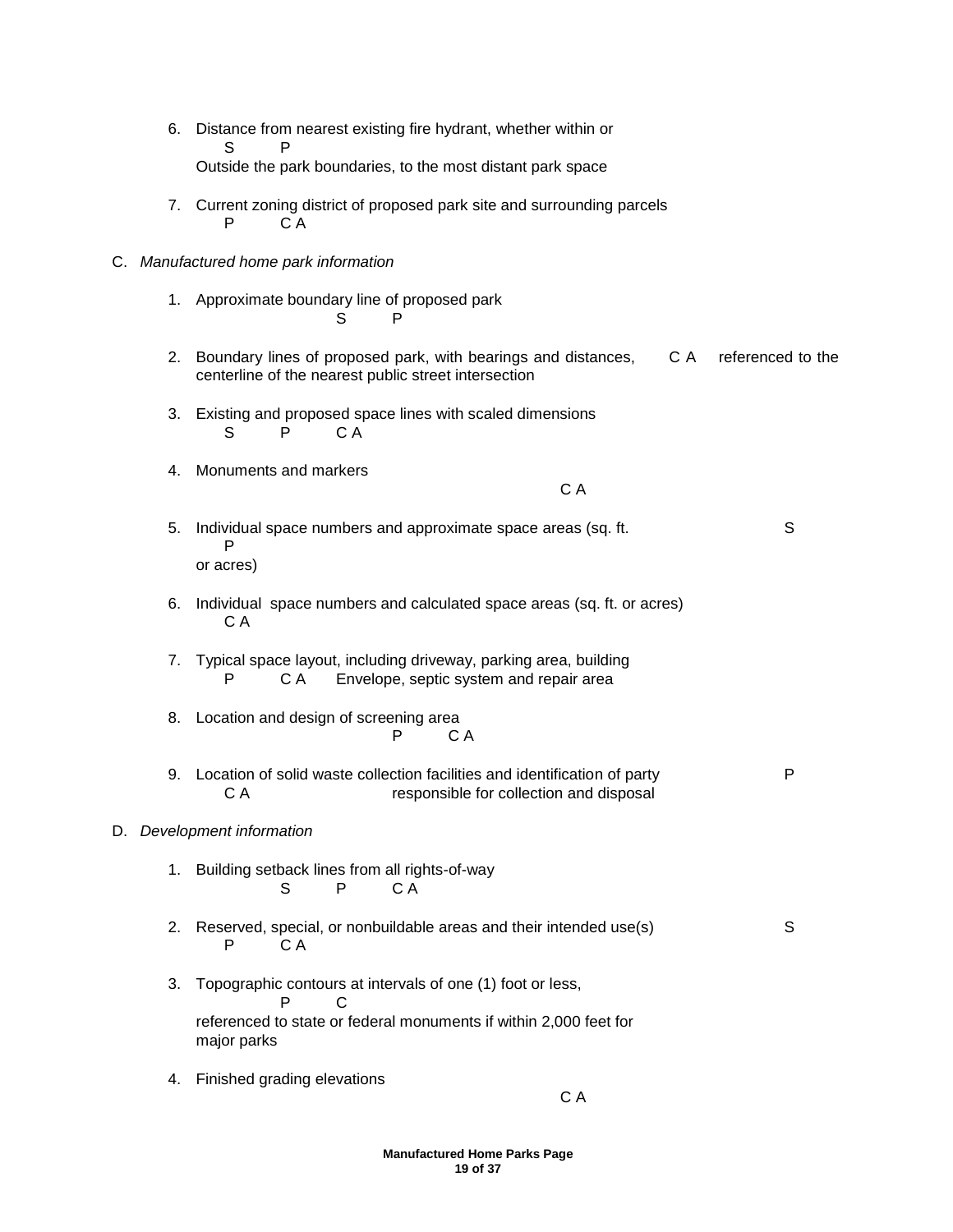5. Erosion control measures

- C A
- 6. Names of proposed streets and "private" designation P CA
- 7. Proposed street layout and right-of-way dimensions S P
- 8. Street right-of-way dimensions and centerline horizontal curve data C A
- 9. Typical street cross-section

P CA

- 10. Sight distance triangles at intersection P CA
- 11. Proposed or existing driveway design, dimensions and method of P CA surfacing
- 12. Proposed or existing driveway design, dimensions and method of P C A surfacing
- 13. Natural and man-made features, including watercourses, drainageways, ditches, railroad lines, electric transmission lines, pipelines, and bridges S P C A
- 14. Existing and proposed easements for features and major improvements in D(13) above, as well as for drainage, utilities, signs, trails, recreation areas, etc. with dimensions and ownership status P C A
- 15. Existing and proposed utilities and services with sizes, including sewer, P C A water, fire hydrants, street lights, mailboxes culverts, tile, and ditches

| 16. Screening area location and design        |  |    | P CA   |
|-----------------------------------------------|--|----|--------|
| 17. Existing farm drain tile                  |  |    | S P CA |
| 18. Permanent buildings                       |  |    | S P CA |
| 19. 100-year flood hazard areas and floodways |  | P. | C A    |
| 20. Existing and proposed lakes and ponds     |  |    | P CA   |
| 21. Wooded areas                              |  | P. | C A    |
| 22. Tentative wetlands boundaries             |  | P  |        |
| 23. Identified wetlands boundaries            |  |    | C A    |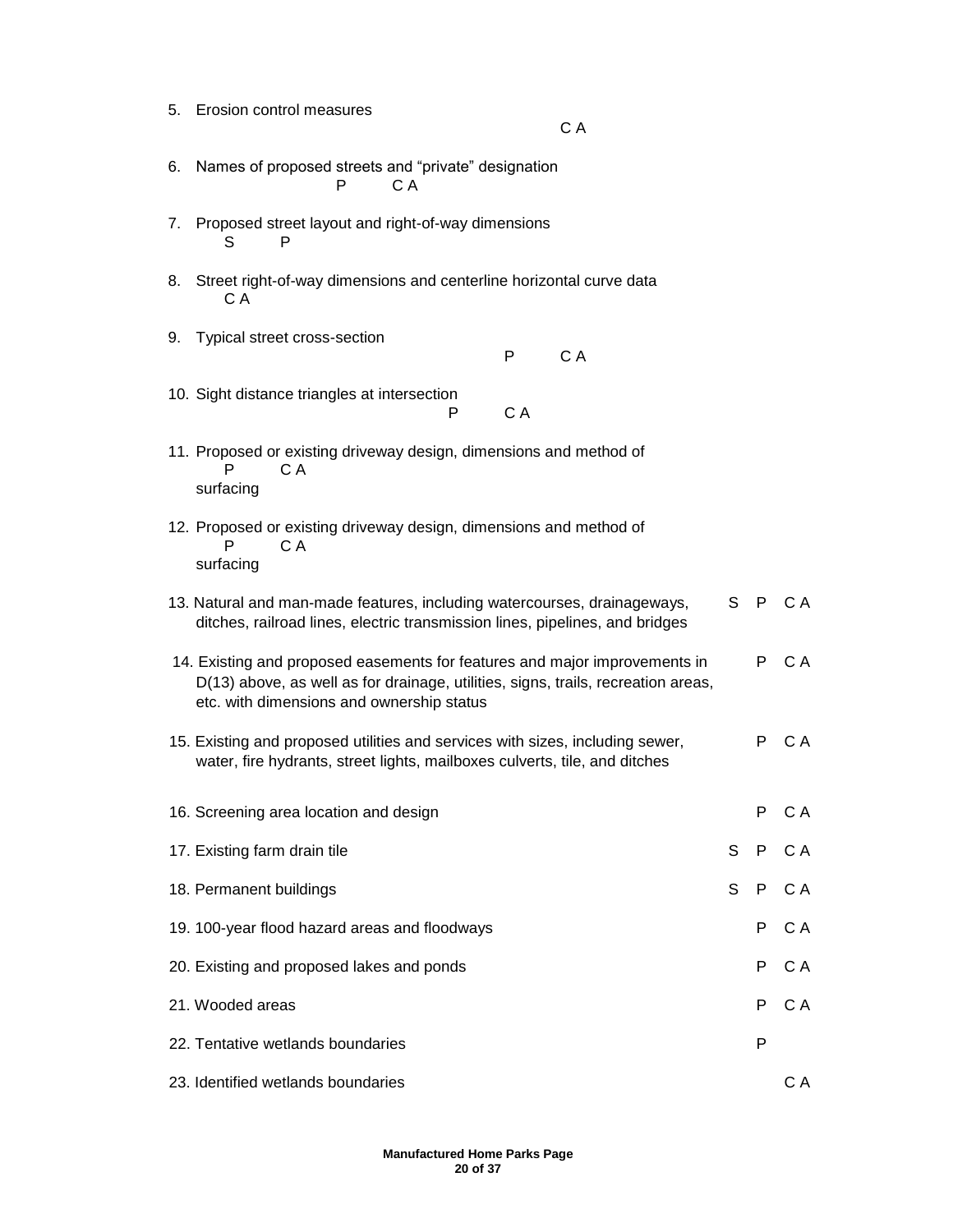E. *Certifications, approvals, summary data, and notes*

| 1. Notarized certificate of survey accuracy                                                                               |  |  | P CA   |
|---------------------------------------------------------------------------------------------------------------------------|--|--|--------|
| 2. Summary site data, including total acreage, number of spaces, linear feet<br>of streets, and acreage of reserved areas |  |  | S P CA |
| 3. Listing of utility or service providers                                                                                |  |  | S P CA |
| 4. Any special notes relating to such items as flood elevations, utilities,<br>nonbuildable areas, etc.                   |  |  | P CA   |

#### **Sections 84-100 Reserved**

## **Part 5. Administration**

## **Section 101. Amendments**

The Board of County Commissioners may amend the terms of this Ordinance in accordance with this Section. Proposals to amend, supplement, modify, or repeal any of the provisions of this Ordinance may be initiated by the Board of County Commissioners, the Planning Board or staff of the Planning Board, or any other interested person. If the review or approval of any state or federal agency is needed, appropriate measures shall be taken to ensure that such agency has an opportunity to provide comments on the proposed amendment prior to action by the Board of County Commissioners.

- A. *Planning Board action*. Any proposed text amendment shall be submitted to the Planning Department at least twenty (20) working days prior to the next regular meeting of the Planning Board if to be considered at that time. The Planning Board shall provide a recommendation to the Board of County Commissioners on all such requests. The Planning Department shall assist with preparation of the text for the Ordinance Amendment, as necessary. The Planning Board may review the request and provide a recommendation during a regular meeting, or may schedule a legislative hearing prior to providing a recommendation. If a legislative hearing is scheduled, it shall be advertised in accordance with N.C.G.S. 160D-601; failure of the Planning Board to submit its recommendation within one hundred twenty (120) days after first consideration of the proposed amendment shall constitute a favorable recommendation.
- B. *Board of County Commissioners action*. The Board of County Commissioners shall hold a legislative hearing to consider any Ordinance Amendment and the Planning Board recommendation in accordance with N.C.G.S. 160D-601.
- C. *Record of Amendments*. All approved text amendments shall be recorded in the Pitt County Code of Ordinances.

# **Section 102. Variances**

- A. *Variances*. A variance may be granted by the Board of Adjustment if it concludes that strict enforcement of this Ordinance would result in practical difficulties or unnecessary hardships for the applicant. The Board, in granting a variance, shall ensure that the spirit of this Ordinance is maintained, public welfare and safety ensured, and substantial justice done. The Board may reach these conclusions if it makes the following findings:
	- 1. The hardship or difficulty is one suffered only by the applicant, not the neighbors or the general public;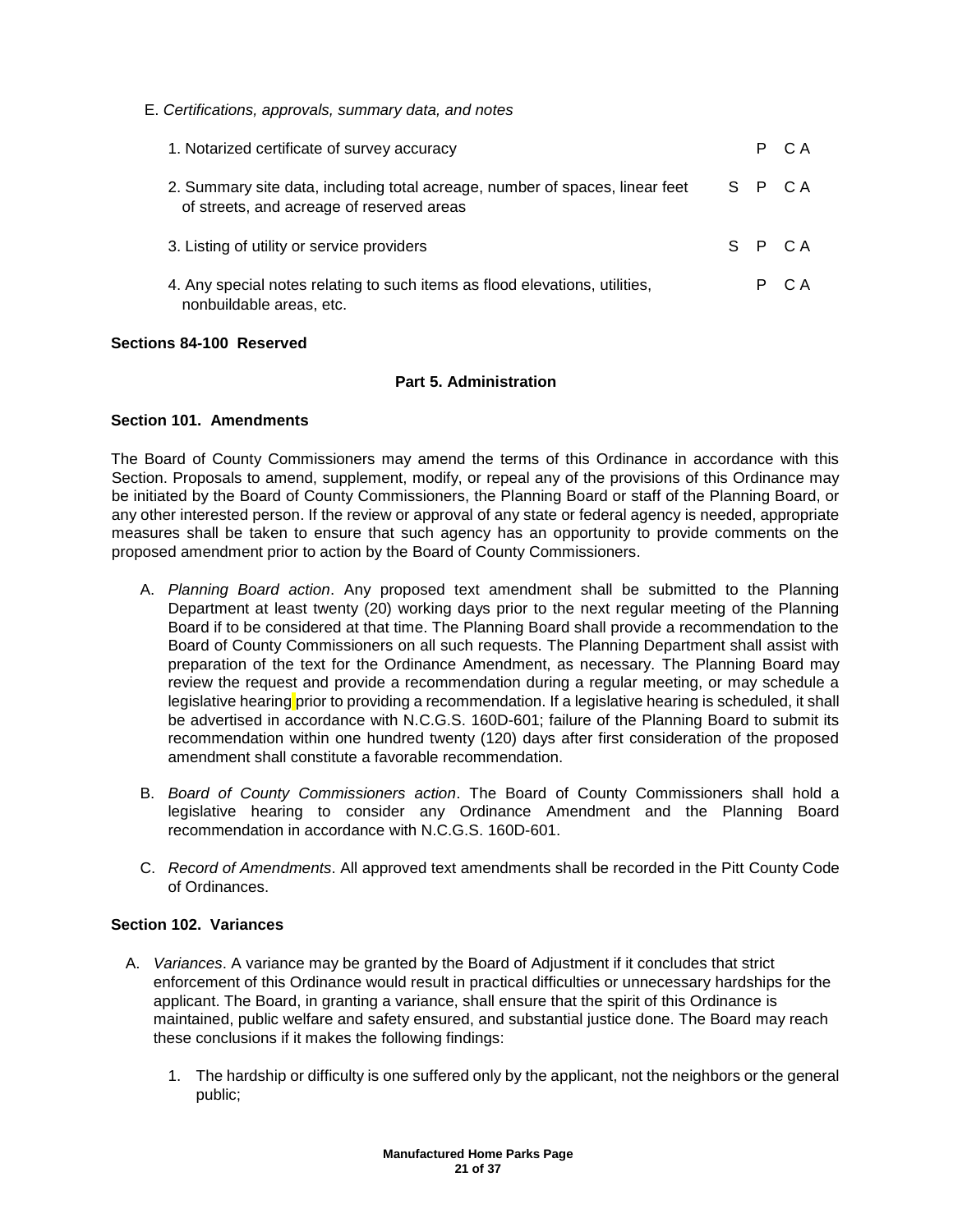- 2. The hardship is caused by circumstances related to the applicant's land, not his/her personal or financial situation;
- 3. The hardship is unique, or nearly so, and not one shared by many surrounding properties; and
- 4. The hardship or difficulty is not the result of the applicant's own actions.

## B. *Procedure*

- 1. The petitioner shall submit a written variance request to the Planning Department at least twenty (20) working days prior to the next regular meeting of the Board of Adjustment if to be considered at that time. The request shall pertain to a preliminary, construction or as-built plan under consideration or review as required by this Ordinance.
- 2. The request and an accompanying staff recommendation shall be forwarded to the Board of Adjustment.
- 3. Reasonable conditions, including a limitation on the duration of the variance, may be imposed by the Board of Adjustment to ensure that the objectives of this Ordinance are met. All such conditions shall be recorded in the Board's official minutes.
- 4. Board of Adjustment findings regarding the criteria listed above, action, and any supplemental conditions shall be recorded in the Board's official minutes.

# **Section 103. Time Extension**

A single time extension, for a period of time not to exceed six (6) months, may be granted by the Planning Board to allow the petitioner additional reasonable time to meet the requirements of this Ordinance. Time extensions shall not be granted to allow for the continuation of illegal activities. The procedure for considering a time extension shall generally be the same as for a variance request outlined in Section 102, except that the following shall apply:

- A. The petitioner must adequately demonstrate that a good faith effort has been made to comply with the original time allotment.
- B. The request shall be submitted within the last ninety (90) days prior to the expiration of the original time period and in sufficient time to be scheduled for consideration by the Planning Board.
- C. Additional time granted by the Planning Board shall be added to the end of the original time period.

## **Section 104. Appeals**

- A. *Notice of Appeal*. Any aggrieved person may file an appeal to the Planning Board or Board of Commissioners relating to the interpretation or application of this Ordinance. In cases of alleged misinterpretation or misapplication by the administrator or other County staff member, the appeal shall first be made to the Planning Board. In cases relating to a decision by the Planning Board, recourse shall be to the Board of Commissioners. The written Notice of Appeal must specify the grounds for the appeal and is considered filed when the Notice is delivered to the administrator or the County Manager, as appropriate.
- B. *Time to appeal*. An appeal must be initiated within thirty (30) days after the date of the decision or order.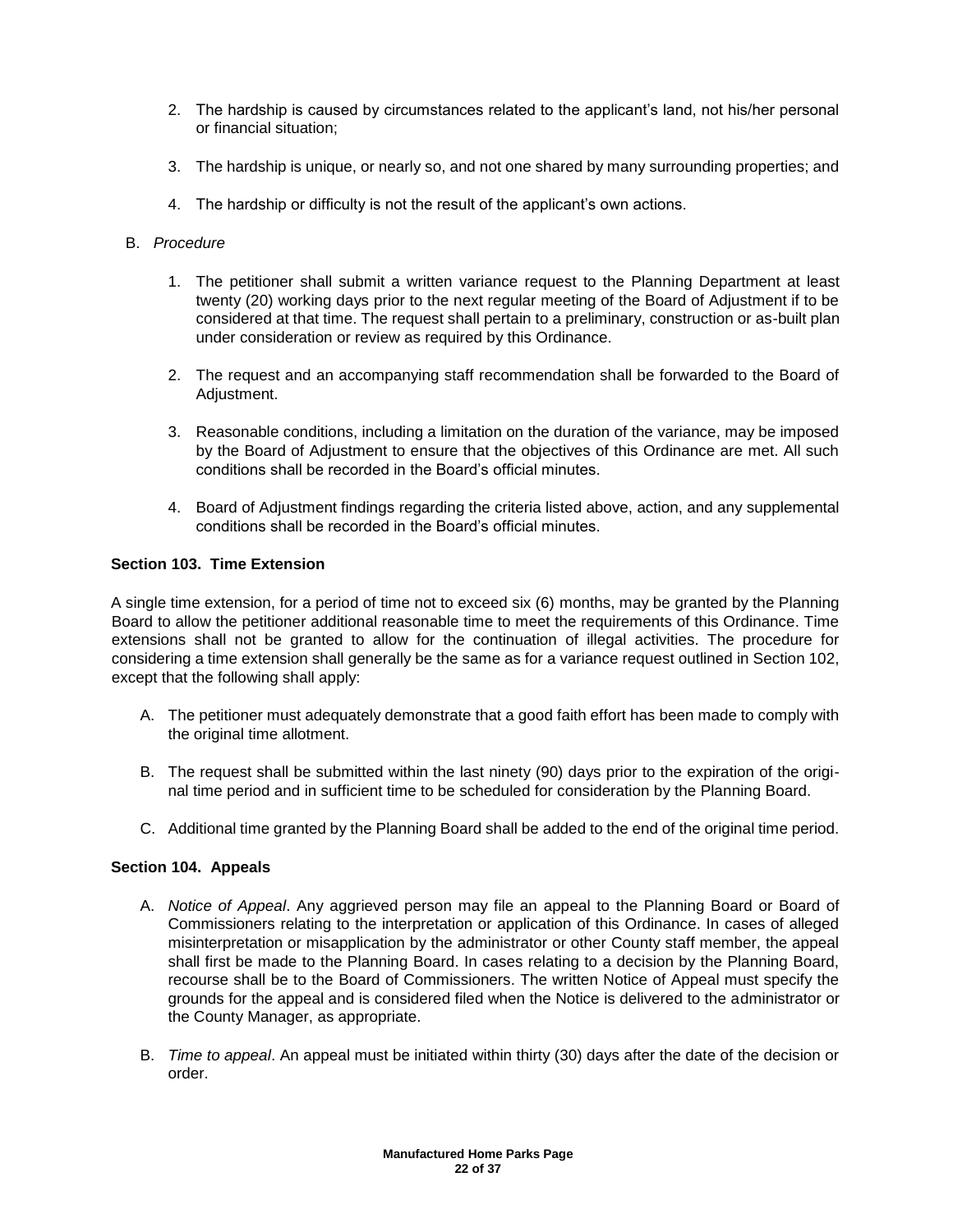- C. *Stay of action*. An appeal stays all actions by the administrator seeking enforcement of or compliance with the order or decision, unless the administrator certifies to the Planning Board that, because of the facts surrounding the situation, a stay would cause imminent peril to life or property. In that case, proceedings shall not be stayed except by order of the Planning Board or a court, issued on application of the party seeking the stay, after notice to the administrator.
- D. *Decision*. The Planning Board or Board of County Commissioners shall provide a written decision regarding the appeal which includes finding of fact, rationale for the decision, and a summary of evidence or testimony presented.
- E. *Final recourse*. Appeal of a decision by the Board of Commissioners shall be to the Superior Court.

# **Section 105. Burden of Proof**

- A. *Appeals*. The administrator shall have the initial burden of presenting sufficient evidence and argument to justify the order or decision being appealed. Subsequently, the appellant shall have the burden of presenting evidence and argument to the contrary, as well as the burden of persuasion.
- B. *Variances*. The applicant seeking the variance shall bear the burden of presenting sufficient evidence to allow the Planning Board to reach the conclusions outlined in Section 102(A), and shall have the burden of persuasion on those issues.
- C. *All other situations*. Except as outlined in Subsection (A) above, the burden of providing sufficient, accurate information necessary to ensure that the provisions of this Ordinance may be carried out, shall reside with the applicant.

## **Section 106. Maintenance and Supervision**

The manufactured home park operator is responsible for the maintenance of all improvements, except for utilities which are owned and/or operated by the utility provider. The operator is also responsible for the supervision of all park operations and for maintaining the park in compliance with all requirements of this Ordinance.

## **Section 107. Enforcement**

The administrator shall be responsible for the enforcement of this Section and the investigation of all complaints of suspected violations. The administrator shall also notify the operator of any violations of this Ordinance, and the required corrective measures and resulting administrative action if such measures are not completed or installed within an identified reasonable time period.

## **Section 108. Notification of Change in Ownership**

The new manufactured home park operator shall inform the administrator of changes in park ownership.

# **Section 109. Fees**

Reasonable fees to cover the administrative costs of this Ordinance shall be charted in accordance with a separate fee schedule, as adopted by the Board of County Commissioners.

# **Sections 110 Conflicts of Interest**

1. No member of the Board of Commissioners or any appointed board shall vote on any legislative decision required by this Ordinance where the outcome of the matter being considered is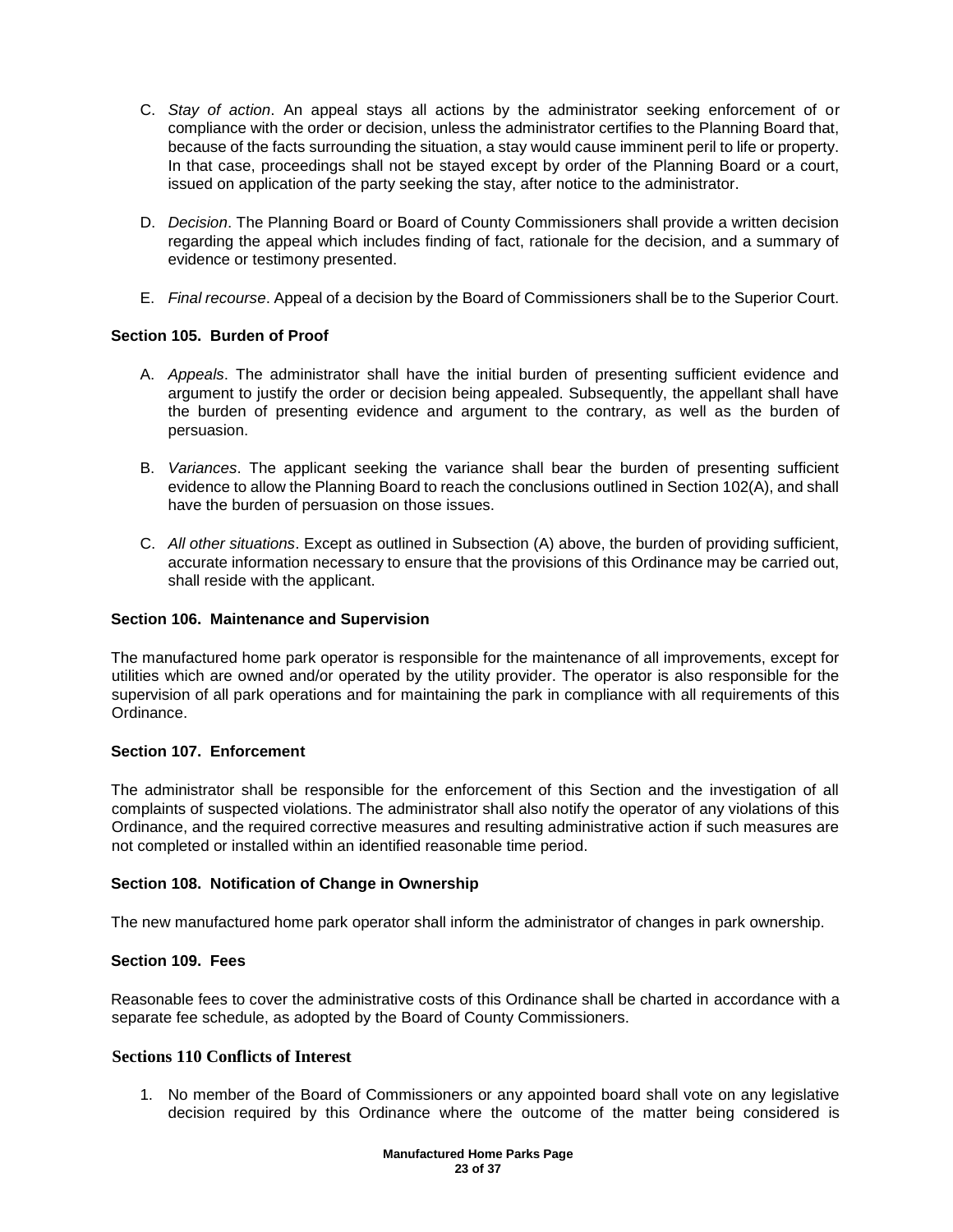reasonably likely to have a direct, substantial, and readily identifiable financial impact on the member.

- 2. No member of the Board of Commissioners or any appointed board shall vote on any amendment to this Ordinance if the landowner of the property subject to a rezoning petition or the applicant for a text amendment is a person with whom the member has a close familial, business, or other associational relationship.
- 3. No Planning Department staff member shall make a final decision on an administrative decision required by this Ordinance if the outcome of that decision would have a direct, substantial, and readily identifiable financial impact on the staff member or if the applicant or other person subject to that decision is a person with whom the staff member has a close familial, business, or other associational relationship. If a staff member has a conflict of interest under this section, the decision shall be assigned to the supervisor of the staff person or to the Planning Director.

No Planning Department staff member shall be financially interested or employed by a business that is financially interested in a development subject to regulation by this Ordinance unless the staff member is the owner of the land or building involved. No staff member or other individual or an employee of a company contracting with the County to provide staff support shall engage in any work that is inconsistent with his or her duties or the interest of the County.

4. No member of any board exercising quasi-judicial functions shall participate in or vote on any quasijudicial matter required by this Ordinance in a manner that would violate an affected persons' constitutional rights to an impartial decision maker. Impermissible violations of due process include, but are not limited to, a member having a fixed opinion prior to hearing the matter that is not susceptible to change; undisclosed ex parte communications; a close familial, business, or other associational relationship with an affected person; or a financial interest in the outcome of the matter.

## **Sections 111-120 Reserved**

## **Part 6. Legal Provisions**

## **Section 121. Vested Rights**

- A. Any manufactured home park plan properly submitted for review prior to the effective date of this Ordinance shall continue to be reviewed under the Ordinance procedures and requirements in existence at the time of submittal. Any addition, expansion, or other new manufactured home park activity, however, shall follow the applicable procedures and requirements outlined in this Ordinance.
- B. A plan with an established vested right, has the right to undertake and complete the development and use of property under the terms and conditions of an approval secured as specified in NCGS 160D-108 or under common law.

# **Section 122. Violations and Penalties**

A. *Notice*. If the administrator finds that any of the provisions of this Ordinance are being or will be violated, notice of such violation(s) and specific corrective actions, including the time period to comply, shall be mailed to the property owner using certified mail. If corrective measures are not taken, or an appeal or variance request is not submitted by the property owner in accordance with Part 5, legal action may be instituted by the County in accordance with the remainder of this Section.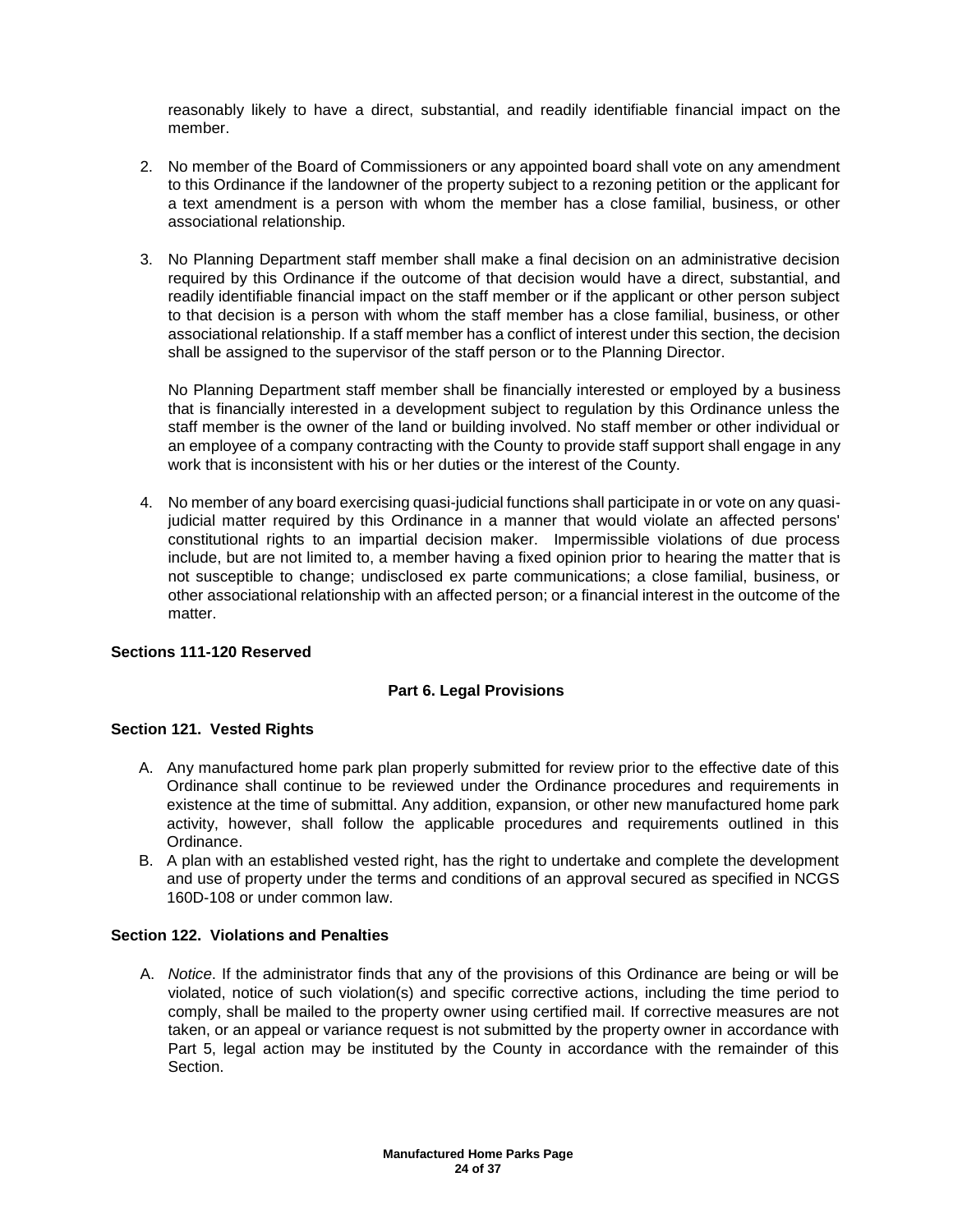B. *Civil penalties*. In addition to any other remedies cited in this Section for the enforcement of the provisions of this Ordinance, the regulations and standards herein may be enforced through the issuance of citations by the administrator in accordance with N.C.G.S. 153A-123. These citations are in the form of a civil penalty. The County may recover this penalty in a civil action in the nature of a debt if the offender does not pay the assessed penalty within seventy-two (72) hours after being cited for a violation. In addition, no permits shall be released by the County until the violation is corrected and all assessed penalties are paid in full.

The following civil penalties are established, and are in addition to any other penalties which may be imposed by a court, for violation of the provisions of this Ordinance:

- 1. *Warning citation*: correct the violation within thirty (30) days
- 2. *Penalty citation*: up to one hundred dollars (\$100.00) per day
- C. *Injunctive relief*. Wherever the County Attorney has reasonable cause to believe that any person is violating or threatening to violate this Ordinance or any term, condition, or provisions of approval, the County Attorney may, either before or after the institution of any other action or proceeding authorized by this Ordinance, institute a civil action in the name of the County for injunctive relief to restrain the violation or threatened violation. The action shall be brought in the Superior Court of the County. Upon determination by a court that an alleged violation is occurring or is threatened, it shall enter such orders or judgments as are necessary to abate the violation or to prevent the threatened violation. The institution of an action for injunctive relief under this Section shall not relieve any party to such proceedings from any civil penalty prescribed for violations of this Section.

# **Sections 123-130 Reserved**

## **Part 7. Definitions and Word Interpretations**

## **Section 131. Definitions**

The following words, terms and phrases, when used in this Ordinance, shall have the meanings ascribed to them in this Section, except where the context clearly indicates a different meaning:

Acre: A land area equal to forty-three thousand, five hundred sixty (43,560) square feet.

*Administrator*: Except as otherwise specifically provided, this person, and his designee(s), who are primarily responsible for the administration and enforcement of this Ordinance.

*Appeal*: A request for a review by the Planning Board of the administrator's interpretation of any provision of this Ordinance.

*Applicant*: Any person or entity that requests any administrative action or approval as allowed under this Ordinance.

**Base flood**: The flood having a one (1) percent chance of being equaled or exceeded in any given year.

*Berm*: a man-made mound of dirt with gently sloping sides and crown.

**Best Management Practices (BMP)**: A structural or nonstructural management-based practice used singularly or in combination to reduce nonpoint source inputs to receiving waters in order to achieve water quality protection goals.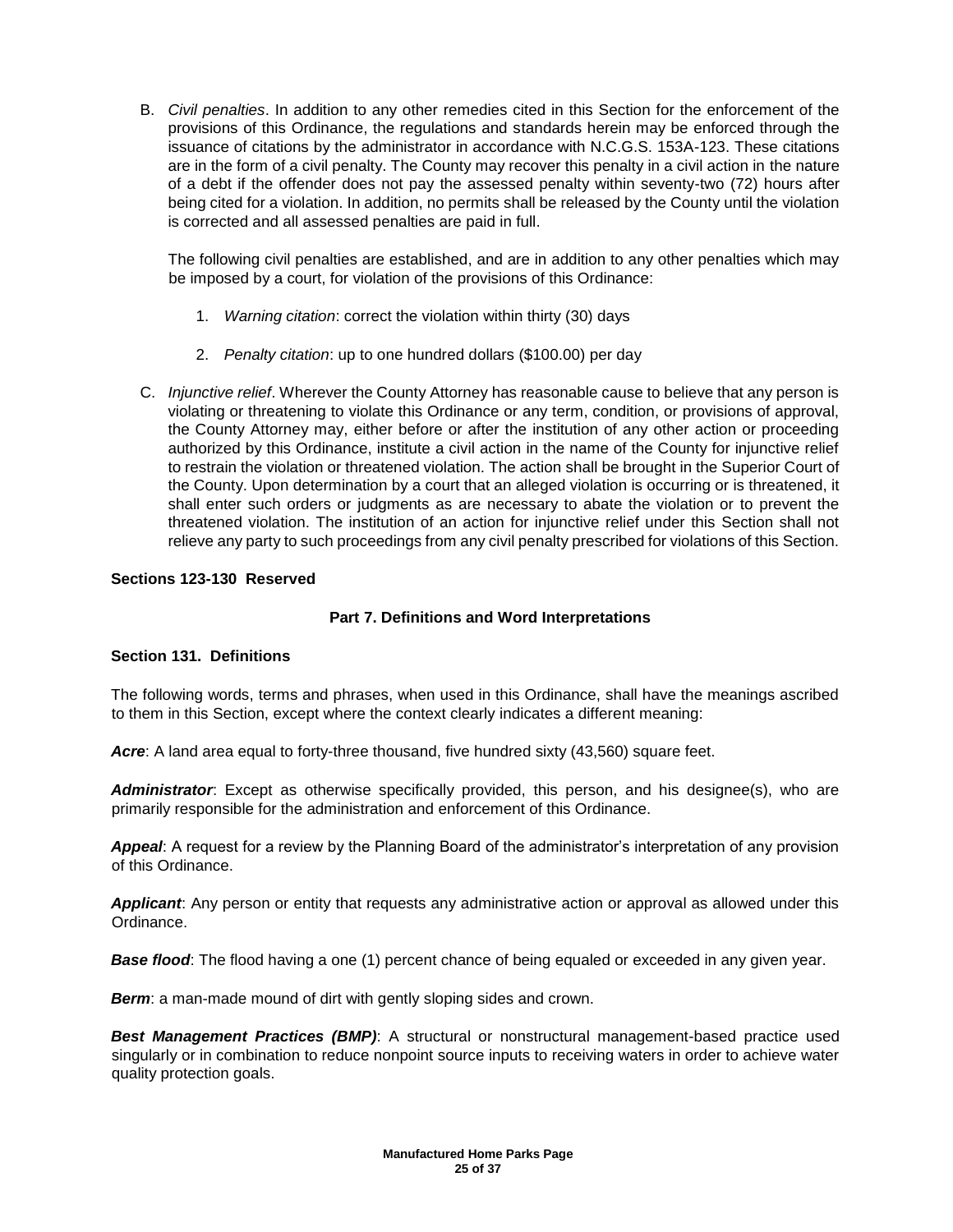**Buffer, vegetative**: An area of natural or planted vegetation through which stormwater runoff flows in a diffuse manner so that the runoff does not become channelized and which provides for infiltration of the runoff and filtering of pollutants. The buffer is measured landward from the normal pool elevation of impounded structures and from the bank of each side of streams and rivers.

**Building**: Any structure that encloses a space used for sheltering any occupancy. Each portion of a building separated from other portions by a fire wall shall be considered a separate building. Any structure used or intended for supporting or sheltering any use or occupancy. (Section 202, 2018 NC State Building Code)

# *Code:* See *Ordinance*

*Common area*: A dedicated area, including structures, that is part of a development, and is accessible to, and usable by, all residents of a manufactured home park for recreational, social, or meeting purposes.

# *Community water supply system*: See *Public Water Supply System*

# *Cul-de-sac*: See *Street, cul-de-sac*

*Decision, Administrative*: Decisions made in the implementation, administration, or enforcement of development regulations that involve the determination of facts and the application of objective standards set forth in this Ordinance or local government development regulations.

*Decision, Legislative*: The adoption, amendment, or repeal of a regulation under this Ordinance or an applicable local act.

*Decision, Quasi-judicial*: A decision involving the finding of facts regarding a specific application of a development regulation and that requires the exercise of discretion when applying the standards of the regulation. The term includes, but is not limited to, decisions involving variances, special use permits, certificates of appropriateness, and appeals of administrative determinations.

*Developer:* A person, including a governmental agency or redevelopment authority, who undertakes any development and who is the landowner of the property to be developed or who has been authorized by the landowner to undertake development on that property.

*Development*: Any man-made change to improved or unimproved real estate. Without altering the scope of any regulatory authority granted by statute or local act, includes any of the following:

1. The construction, erection, alteration, enlargement, renovation, substantial repair, movement to another site, or demolition of any structure.

- 2. The excavation, grading, filling, clearing, or alteration of land.
- 3. The subdivision of land as defined in NCGS 160D-802.
- 4. The initiation or substantial change in the use of land or the intensity of use of land.

*Development Approval or Permit*: An administrative or quasi-judicial approval that is written and that is required prior to commencing development or undertaking a specific activity, project, or development proposal. Includes any of the following: zoning permits, site plan approvals, special use permits, variances, certificates of appropriateness, plat approvals, development agreements, building permits, subdivision of land, permits issued by the State of North Carolina for development, driveway permits, erosion and sedimentation control permits, and sign permits.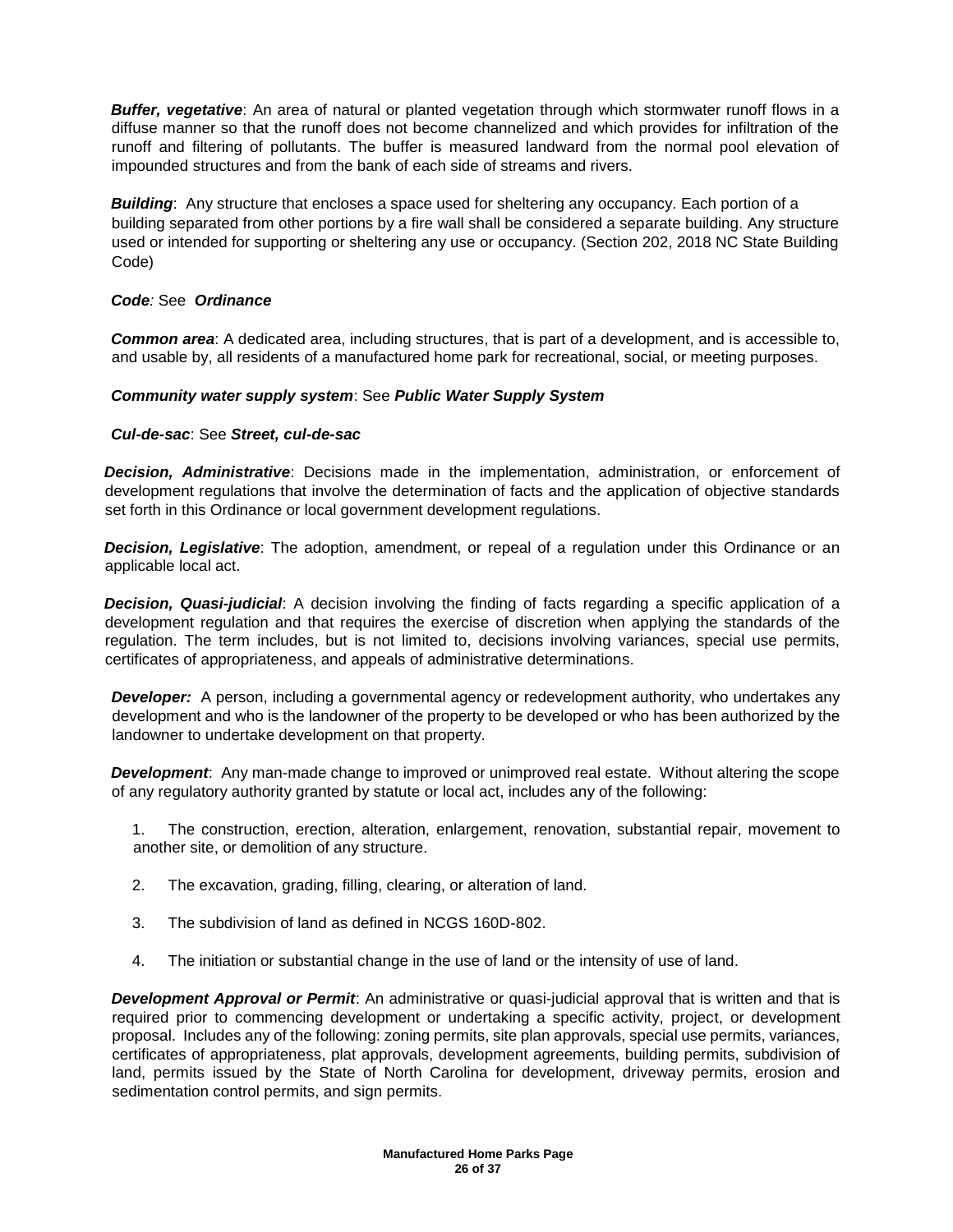*Development Regulation*: Any State statute, rule, or regulation, or local ordinance affecting the development or use of real property in the County, including any of the following: unified development ordinance, zoning regulation (including zoning maps), subdivision regulation, erosion and sedimentation control regulation, floodplain or flood damage prevention regulation, stormwater control regulation, wireless telecommunication facility regulation, historic preservation or landmark regulation, and housing code.

*Development site*: Entire land area devoted for the required improvements associated with the approval of a section or phase of a manufactured home park.

*Driveway*: A private travel way which provides access from a public or private road or street.

**Easement**: The grant by a land owner to another person, the general public, a government agency, a corporation, or any other entity to use or limit the use of public or private land for a specific purpose.

*Erosion*: The wearing away of the earth's surface by water, wind, or other natural agents under natural environmental conditions undisturbed by man.

*Extraterritorial jurisdiction (ETJ)*: That portion of a city or town planning jurisdiction that lies outside the corporate limits of the city or town within which municipal land use regulations apply.

**Fence**: Any artificially constructed barrier erected to enclose or screen areas of land used as a boundary or means of protection or confinement.

*Flood*: A general and temporary condition of partial or complete inundation of normally dry land areas from the overflow of inland or tidal waters or the unusual and rapid accumulation of runoff of surface waters from any source. Also includes the term flooding.

*Flood hazard area*: The land in the floodplain subject to one (1) percent or greater chance of flooding in any given year. Also known as the "area of special flood hazard".

**Flood Insurance Rate Map (FIRM)**: An official map of a community, on which the Federal Emergency Management Agency has delineated both the areas of special flood hazard and the risk premium zones applicable to the community.

## *Floodplain*: See *Flood hazard area*

*Floodway*: The channel of a river or other watercourse and the adjacent land areas that must be reserved in order to discharge the base flood (100-year flood event) without cumulatively increasing the water surface elevation more than one (1) foot.

*Frontage*: The side(s) of a lot abutting a legally accessible public or private street right-of-way.

*Hearing, Evidentiary*: A hearing to gather competent, material, and substantial evidence in order to make findings for a quasi-judicial decision required by this Ordinance.

*Hearing, Legislative*: A hearing to solicit public comment on a proposed legislative decision; may also be referred to as a "public hearing".

Lake: Any natural or impounded body of water, including, but not limited to, a reservoir or pond.

## *Land division*: See *Subdivision*

*Landowner*: The holder of the title in fee simple. Absent evidence to the contrary, the County may rely on the county tax records to determine who is a landowner. The landowner may authorize a person holding a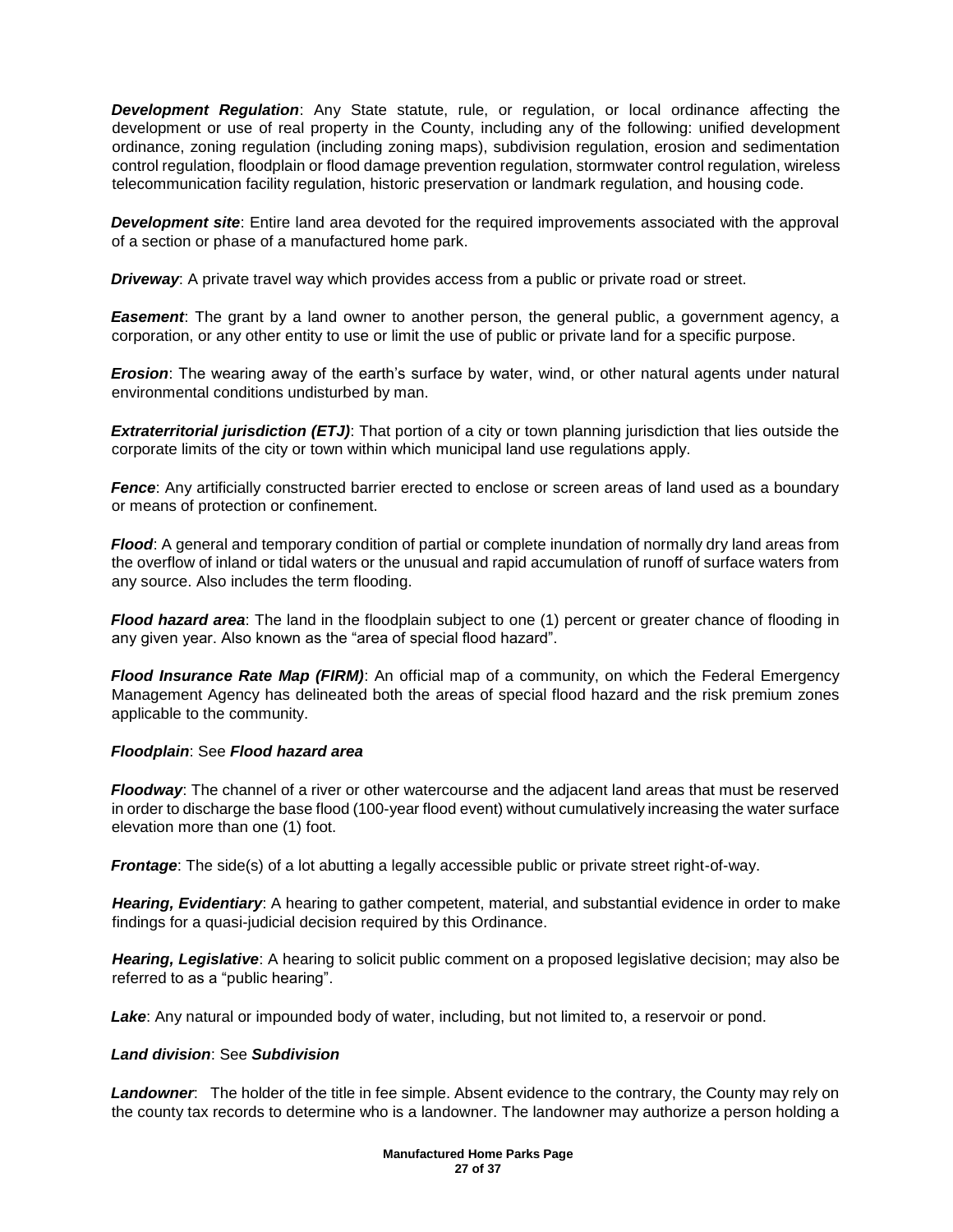valid option, lease, or contract to purchase to act as his or her agent or representative for the purpose of making applications for development approvals.

*Lot*: A parcel of land whose boundaries have been established by some legal instrument such as a recorded deed or a recorded map and which is recognized as a separate legal entity for purposes of transfer of title.

*Manufactured home*: As defined in NCGS 143-145(7), a structure, transportable in one or more sections, which in the traveling mode is eight body feet or more in width, or 40 body feet or more in length, or, when erected on site, is 320 or more square feet; and which is built on a permanent chassis and designed to be used as a dwelling, with or without permanent foundation when connected to the required utilities, including the plumbing, heating, air conditioning and electrical systems contained therein. "Manufactured home" includes any structure that meets all of the requirements of NCGS 143-145(7) except the size requirements and with respect to which the manufacturer voluntarily files a certification required by the Secretary of HUD and complies with the standards established under the National Manufactured Housing Construction and Safety Standards Act of 1974 (42 U.S.C. Sec. 5401). "Manufactured home" also means a double-wide manufactured home, which is two or more portable manufactured housing units designed for transportation on their own chassis that connect on site for placement on a temporary or semi-permanent foundation having a measurement of over 32 feet in length and over eight feet in width. May also be referred to as a "mobile home".

*Manufactured home park*: Any development where three (3) or more manufactured homes, intended for occupancy as dwelling units, are placed in close proximity upon the same parcel or tract.

*Manufactured home park, major*: Any manufactured home park which is not considered a minor manufactured home park.

*Manufactured home park, minor*: A manufactured home park with less than five (5) proposed and existing manufactured home park spaces and does not require street construction.

*Manufactured home space*: Any area of ground within a manufactured home park which has been planned, designed, and approved for the exclusive use of one (1) manufactured home.

*Manufactured home space, flag*: A space which has less than the required amount of frontage on a street and relies on a panhandle-shaped corridor for access to the bulk of the space.

*Mean sea level*: The average height of the sea for all stages of the tide used as a reference for establishing various elevations. For purposes of this Ordinance, this term is synonymous with "National Geodetic Vertical Datum (NGVD)".

*Modular home*: A dwelling unit constructed in accordance with the standards set forth in the North Carolina Building Code applicable to site-built homes and composed of components substantially assembled in a manufacturing plant and transported to the building site for final assembly on a permanent foundation. Among other possibilities, a modular home may consist of two (2) sections transported to the site in a manner similar to a manufactured home, or a series of panels or room sections transported on a truck and erected or joined together on the site.

*National Geodetic Vertical Datum (NGVD)*: A vertical control, as corrected in 1929, used as a reference for establishing varying elevations.

*Nonconforming situation*: A situation that occurs when, on the effective date of this Ordinance, an existing lot or structure or use of an existing lot or structure does not conform to one (1) or more of the regulations applicable to the district in which the lot or structure is located.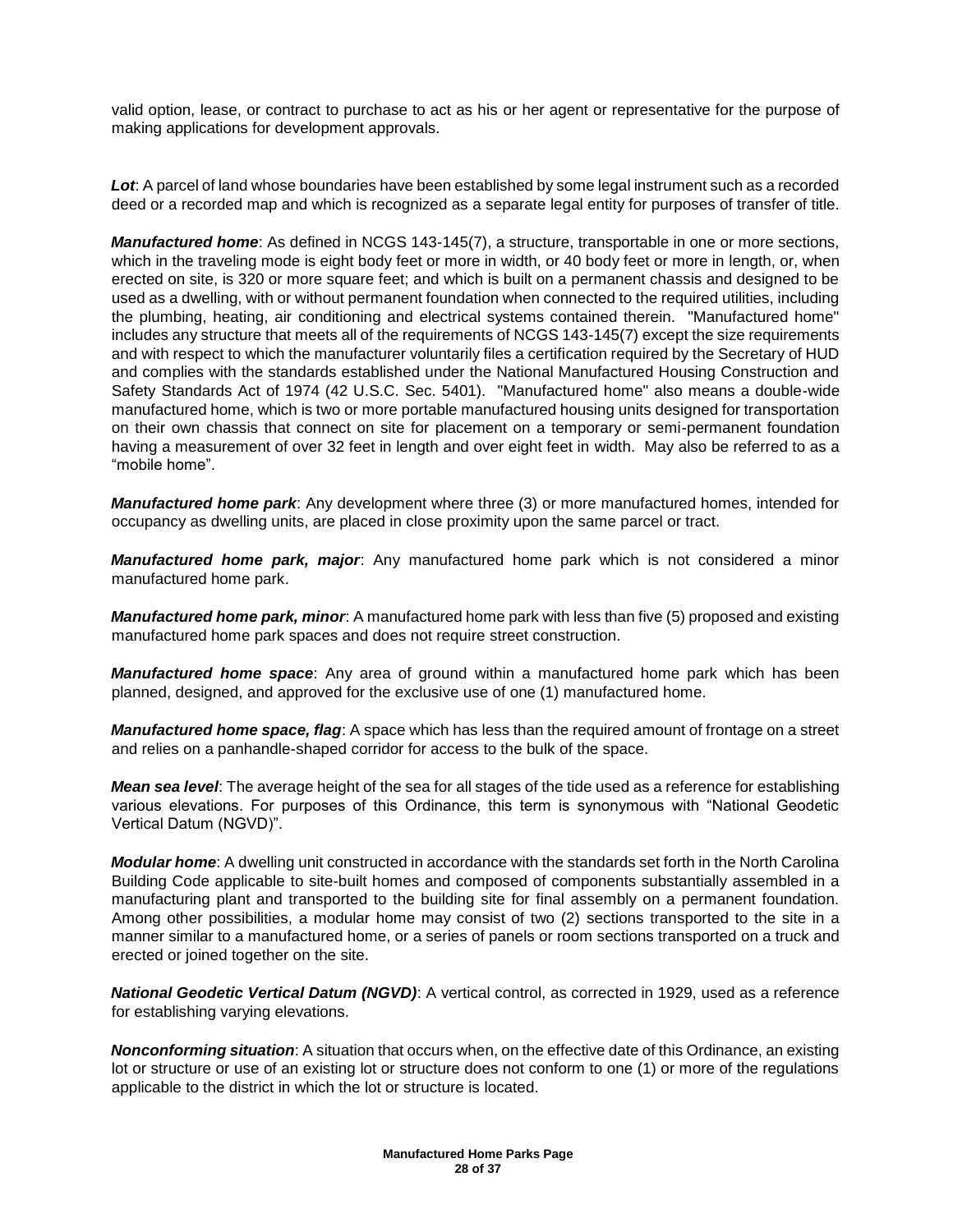*Off-site*: Any area not contained within the boundaries of the site being developed, whether or not the developer owns such land.

**Open space**: An area of land and/or water which is generally unimproved and is reserved for recreation, resource protection, amenity, or buffer purposes.

*Ordinance*: Synonymous with Pitt County Manufactured Home Park Ordinance.

**Parcel:** A continuous area of land in the possession of or owned by, or recorded as the property of, the same person or persons, and which is uniquely identified by the County Tax Office.

**Parking space**: Specific site within a parking area designed to accommodate a single motor vehicle.

**Permit, operating**: A permit issued by the administrator to the manufactured home park operator upon the approval of an as-built plan for a phase or entire portion of a manufactured home park. The permit certifies conformance with the provisions of this Ordinance.

**Petitioner**: Any person or entity that requests any administrative action or approval as allowed under this Ordinance.

*Plat, as-built*: A map of a portion of or of an entire manufactured park which shows all installed and completed improvements required by this Ordinance.

*Plan, construction*: The map and accompanying text, prepared and submitted under the prescribed conditions set forth in this Ordinance, which details required improvements such as streets, fire hydrants, and street lighting.

*Plan, drainage*: The portion of a construction plan that illustrates the proposed system designed to provide adequate surface and subsurface drainage for the proposed development.

*Plan, erosion and sedimentation control*: A plan that outlines the procedure designed to control accelerated erosion and sedimentation resulting from certain land disturbing activities.

*Plan, preliminary*: A tentative map of a proposed manufactured home park which shows the layout of the parcel or tract, including spaces, roads, and other features, in sufficient detail to allow the proposed manufactured home park to be properly evaluated.

*Plan, sketch: A rough plan of a manufactured home park.* 

*Planning agency*: The County Planning Board or any authorized administrator responsible for carrying out the provisions of this Ordinance.

**Public or community sewage system**: A single system of wastewater collection, treatment and disposal owned and operated and/or maintained by a sanitary district, a metropolitan sewage district, a water and sewer authority, a county or municipality, a public utility, or a home owners association.

*Public water supply system*: A water supply system intended for the provision of potable water to the public as approved by the State Board of Health and/or County Health Director.

*Right-of-way*: A strip of land occupied, or intended to be occupied, by a street, crosswalk, railroad, road, utility transmission line or pipeline, water main, storm or public or community sewage system main, or other similar improvement.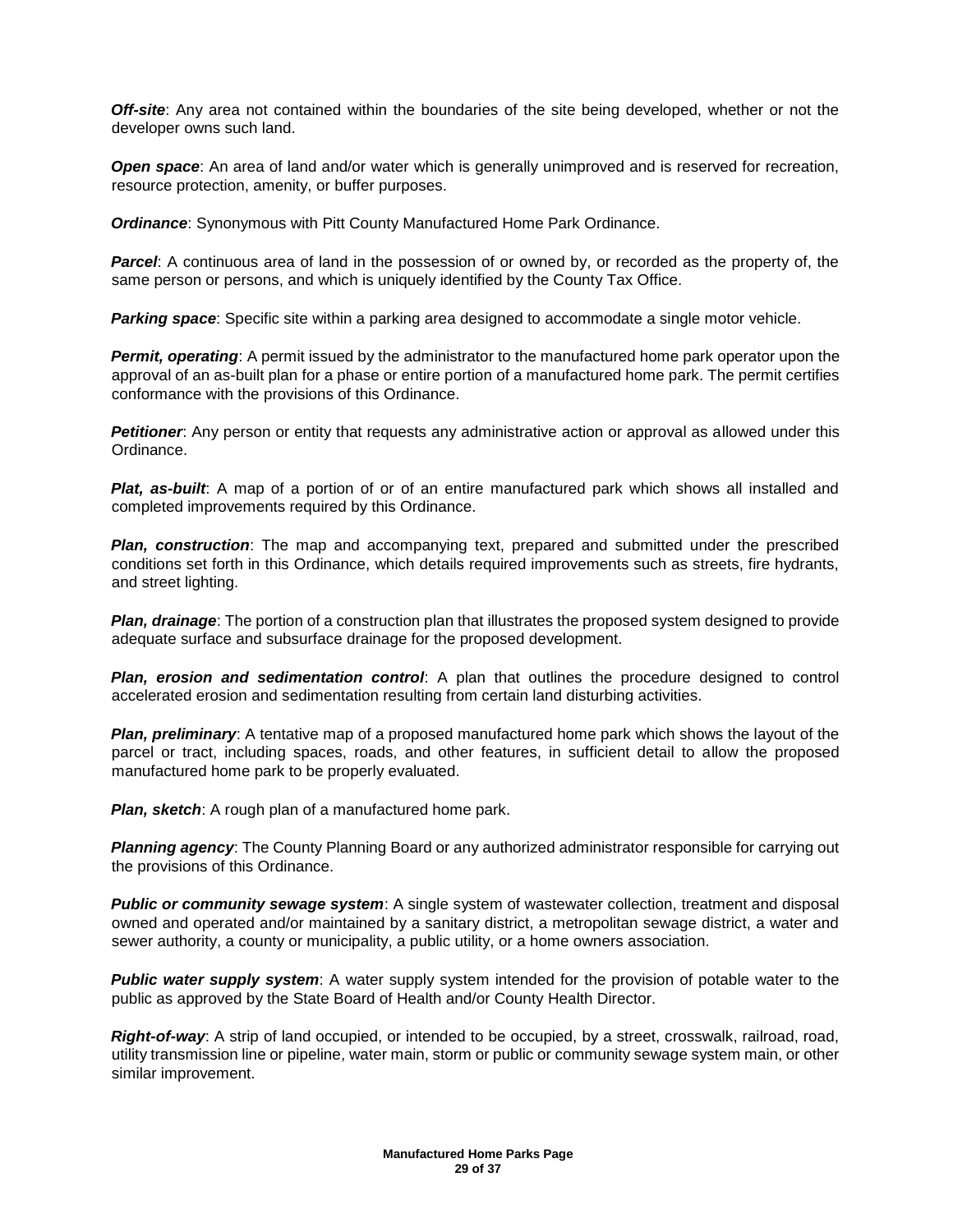*Septic tank system*: A subsurface sanitary sewage system consisting of a septic tank and a subsurface disposal field.

*Setback*: The required minimum horizontal distance which must be reserved between the nearest vertical surface of a building and the applicable street right-of-way line, boundary line, or other structure in which no other structure may be erected. Also referred to as the "minimum building line".

**Sight distance triangle**: The area at the intersection of two (2) roads or streets that is designated as necessary for safe ingress and egress, and which must be kept clear of obstructions.

*Sign*: Any object, display, or structure, or portion thereof, which is located outdoors and is used to advertise, identify, display, direct, or attract attention to an object, person, institution, organization, business, product, service, event, or location through the use of words, letters, figures, designs, symbols, colors, or illumination.

*Sign face*: The surface of a sign where copy, messages, or advertisements are attached for display to the public, including any parts of the sign structure upon which such information is located.

*Storm drainage facilities*: The system of inlets, conduits, channels, ditches, and appurtenances which serve to collect and convey stormwater through and from a given drainage area.

*Storm, ten-year*: The surface runoff resulting from a rainfall of an intensity expected to be equaled or exceeded, on the average, once in ten years, and of a duration which will produce the maximum peak rate of runoff, for the watershed of interest under average antecedent wetness conditions.

*Stormwater runoff*: The direct runoff of water resulting from precipitation in any form.

*Street***:** A public or private thoroughfare used, or intended to be used, for passage or travel by motor vehicles.

*Street, cul-de-sac*: A permanent dead-end street which has one (1) end open to traffic and terminates in a circular turnaround.

*Street, private*: A street right-of-way serving lots within a subdivision dedicated for the exclusive use of the property owners and their guests and maintained, or intended to be maintained, by a homeowners association.

*Street, public*: A street right-of-way dedicated for public use and maintained or intended to be maintained by the North Carolina Department of Transportation.

**Street jog**: Distance between the centerlines of two (2) streets which intersect on opposite sides of the same road.

*Structure*: Anything constructed or erected, including a building; a manufactured or mobile home; a storage tank for gases or liquids; or any other permanent, man-made facilities, including swimming pools, walls, and signs.

*Structure, accessory:* A minor structure that is located on the same lot as a principal structure and is used incidentally to a principal structure or contains an accessory use.

*Structure, principal*: The primary structure on a lot or a structure that contains a principal use.

*Subdivision*: A subdivision shall include all divisions of a tract or parcel of land into two or more lots, building sites, or other divisions when any one or more of those divisions is created for the purpose of sale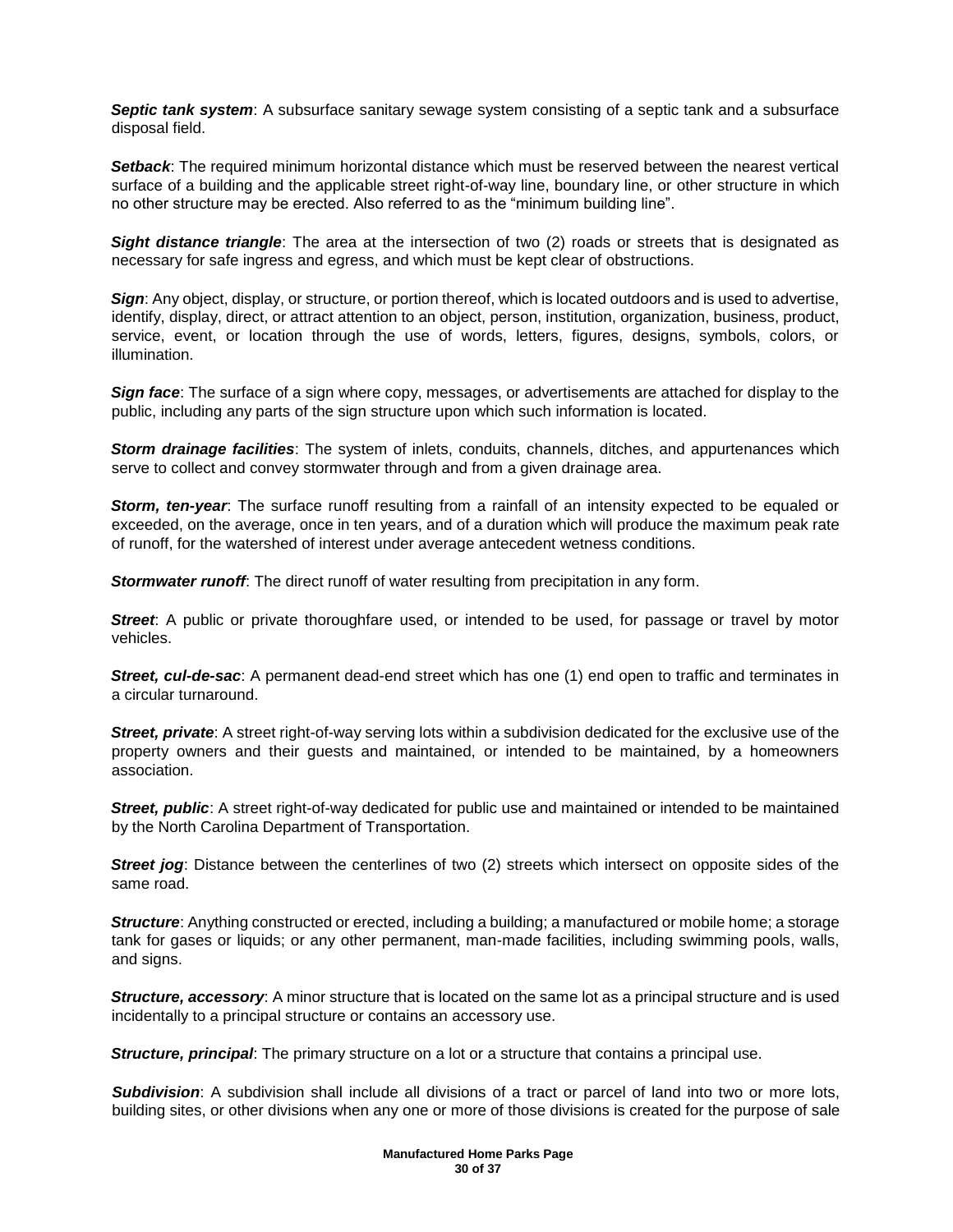or building development, whether immediate or future, and shall include all divisions of land involving the dedication of a new street or a change in existing streets; but the following shall not be included within this definition nor be subject to the regulations of this Ordinance:

- 1. The combination or recombination of portions of previously subdivided and recorded lots where the total number of lots is not increased and the resultant lots are equal to or exceed the standards of the County as shown in its subdivision regulations;
- 2. The division of land into parcels greater than ten acres where no street right-of-way dedication is involved;
- 3. The public acquisition by purchase of strips of land for widening or opening roads or for public transportation system corridors;
- 4. The division of a tract in single ownership whose entire area is no greater than 2 acres into not more than three lots, where no street right-of-way dedication is involved and where the resultant lots are equal to or exceed the standards of the County, as shown in its subdivision regulations;
- 5. The division of a tract into parcels in accordance with the terms of a probated will or in accordance with intestate succession under Chapter 29 of the General Statutes; or
- 6. The division of land by any method of transfer from a grantor to a grantee (or grantees) who is a member of the grantor's immediate family, solely for the residential use of the grantee (or grantees). For the purposes of this section, the term "immediate family" shall include only direct lineal descendants (children and grandchildren) and direct lineal ascendants (father, mother, grandfather, and grandmother).

**Technical Review Committee (TRC)**: Representatives of local and state agencies who collectively review and evaluate preliminary plans and construction plans for compliance with all regulations. The TRC recommends action to be taken by the Planning Board on preliminary plans and takes action on all construction plans.

## *Tract*: See *Parcel*

*Variance*: A grant of relief by the Planning Board to a person from the requirements of this Ordinance where unusual or unique circumstances peculiar to the property exist, literal enforcement would result in unnecessary and undue hardship, and such relaxation of the regulations would not be contrary to the public interest objectives of this Ordinance.

*Vested Right*: The right to undertake and complete the development and use of property under the terms and conditions of an approval secured as specified in NCGS 160D-108 or under common law.

*Violation*: Failure on the part of any person to comply with the provisions of this Ordinance.

*Watercourse*: Any stream, river, brook, swamp, sound, bay, creek, run, branch, canal, waterway, estuary or lake.

*Watershed*: The entire land area that contributes surface drainage to a particular point where surface water is withdrawn for drinking purposes.

*Water supply watershed*: The entire land area which drains to a surface water supply intake, including the critical and protected areas.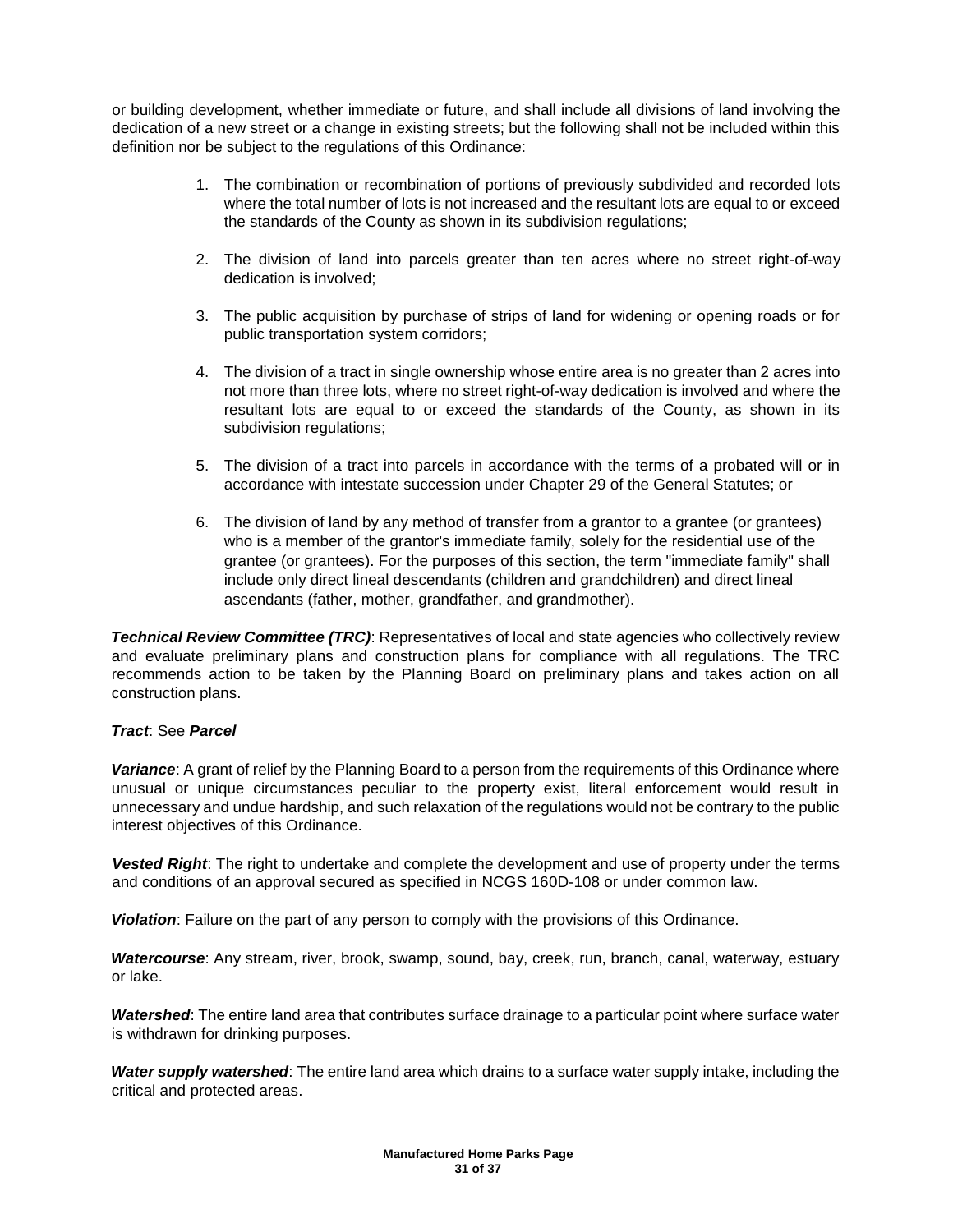*Wetlands*: Transitional lands between terrestrial and aquatic systems where the land supports predominantly hydrophytes; where the substrate is predominantly undrained hydric soil; and where the substrate is nonsoil and is saturated with water or covered by shallow water for a specified period of time during the growing season each year.

*Working days*: Days exclusive of Saturday and Sunday during which weather conditions or soil conditions permit land-disturbing activity to be undertaken.

## **Section 132. Word Interpretation**

For purposes of this Ordinance, certain words shall be interpreted as follows:

- A. Words used in the present tense include the future tense.
- B. Words used in the singular number include the plural and words used in the plural number include the singular, unless the natural construction of the wording indicates otherwise.
- C. The word "person" includes an individual, partnership, firm, association, joint venture, public or private corporation, trust estate, commission, board, public or private institution, utility, cooperative, interstate body or other legal entity.
- D. The words "used for" shall include the meaning "designed for".
- E. The word "shall" is always mandatory.

# **Section 133. References or Citations**

Whenever any provision or definition of this Ordinance refers to or cites a section of the North Carolina General Statutes (N.C.G.S.) or any other state or local law and that section is later amended or superseded, this Ordinance shall be deemed amended to refer to the amended section or the section that most nearly corresponds to the superseded section.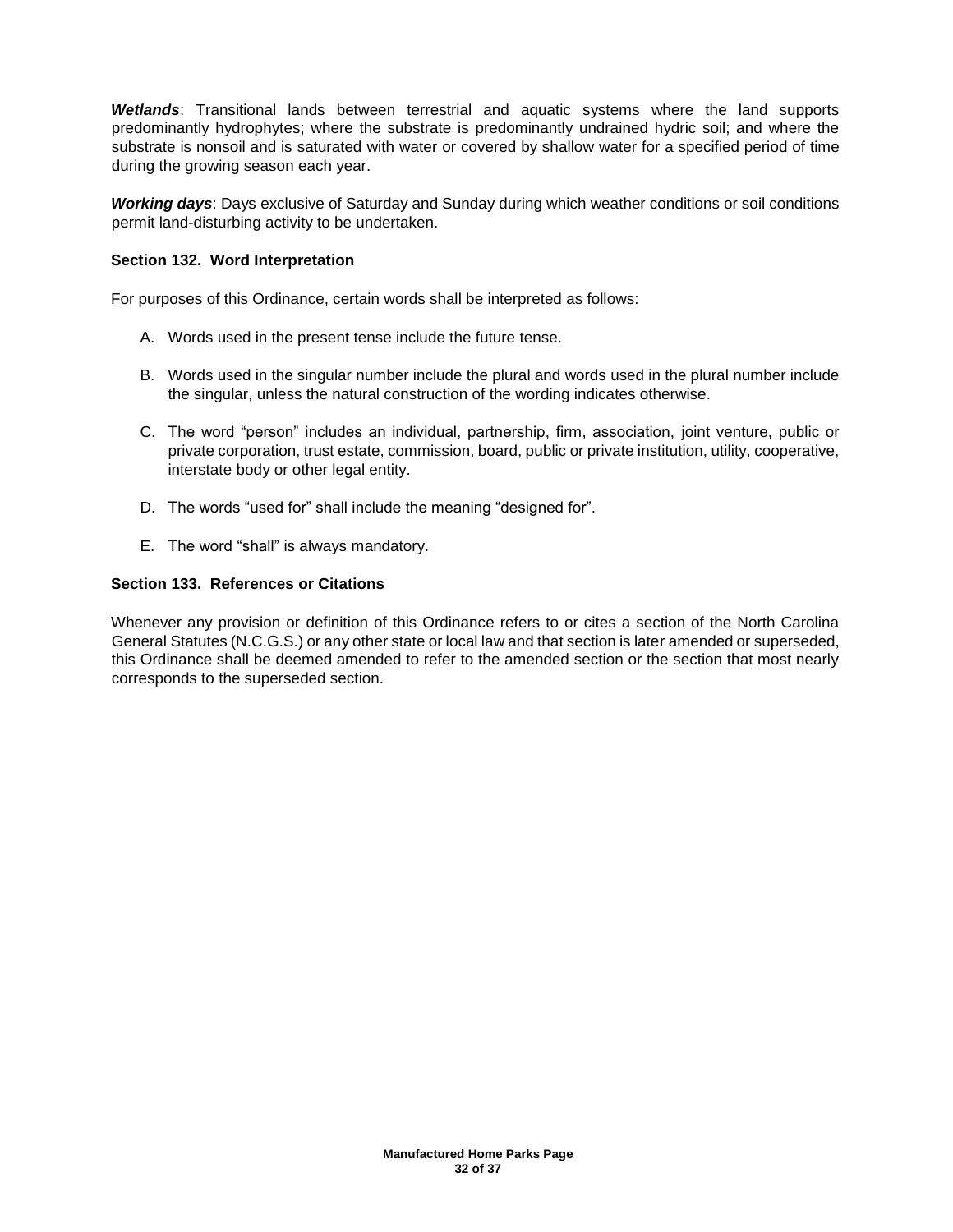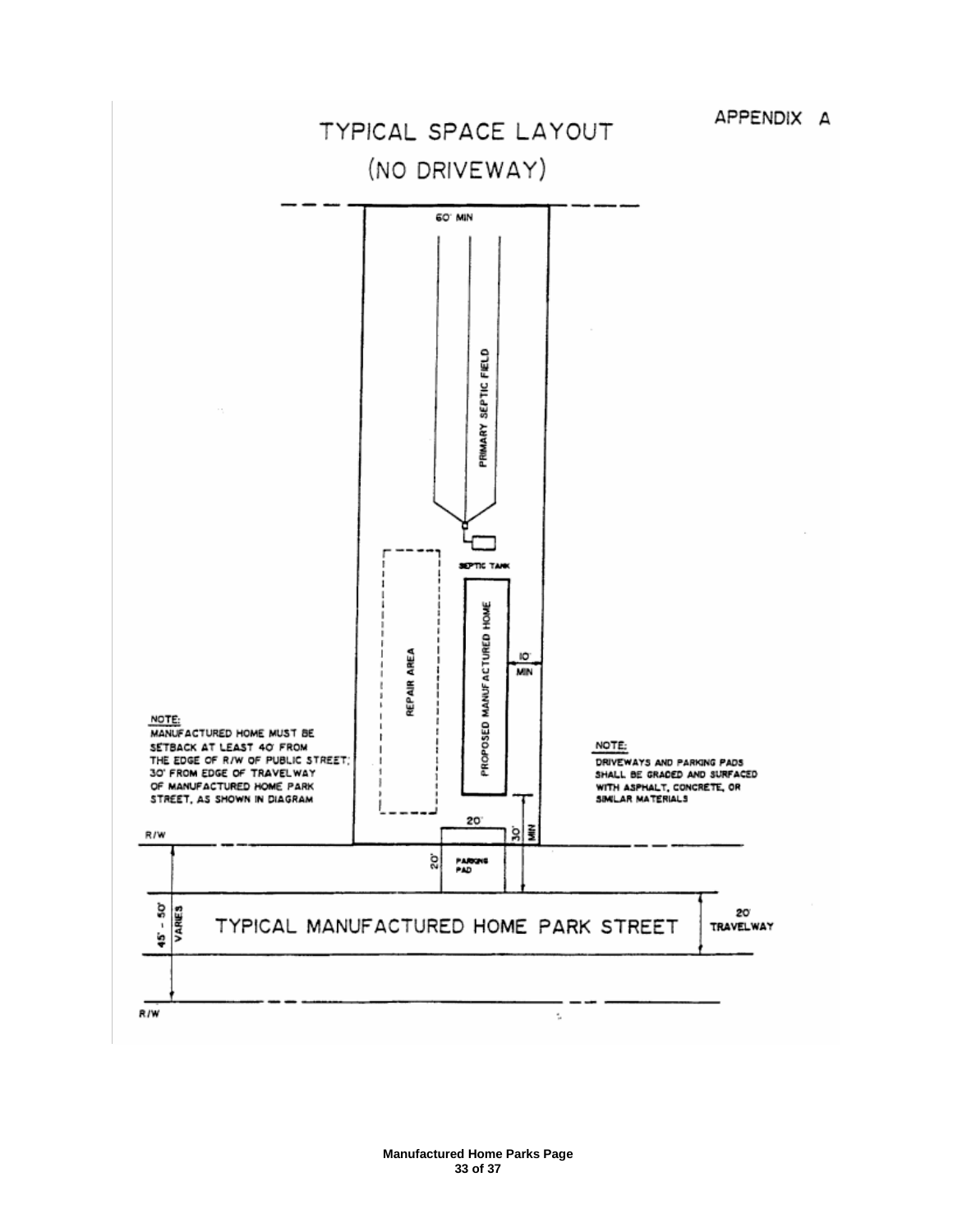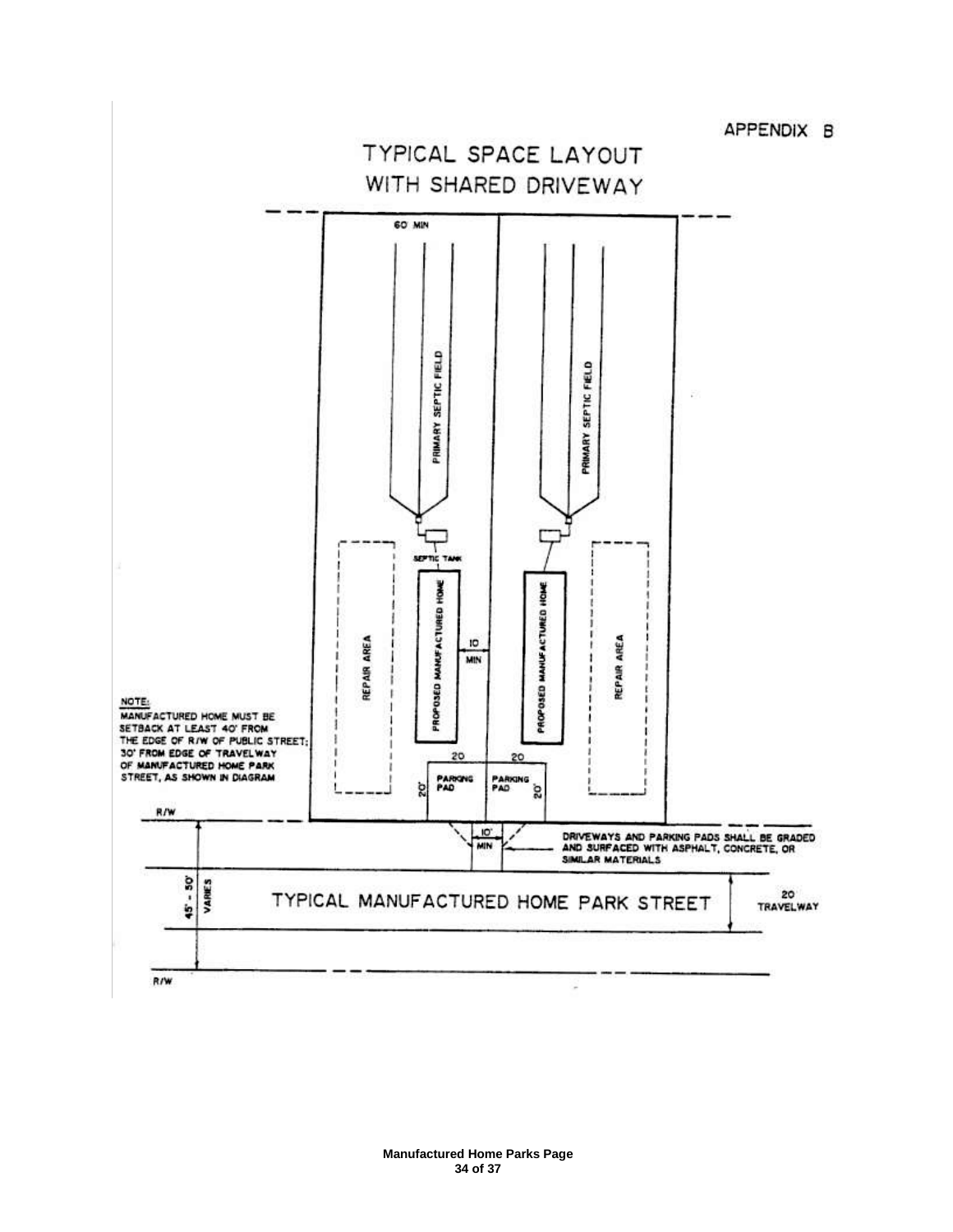



STREET CROSS SECTION FOR VALLEY GUTTER DESIGN OF DRIVEWAYS

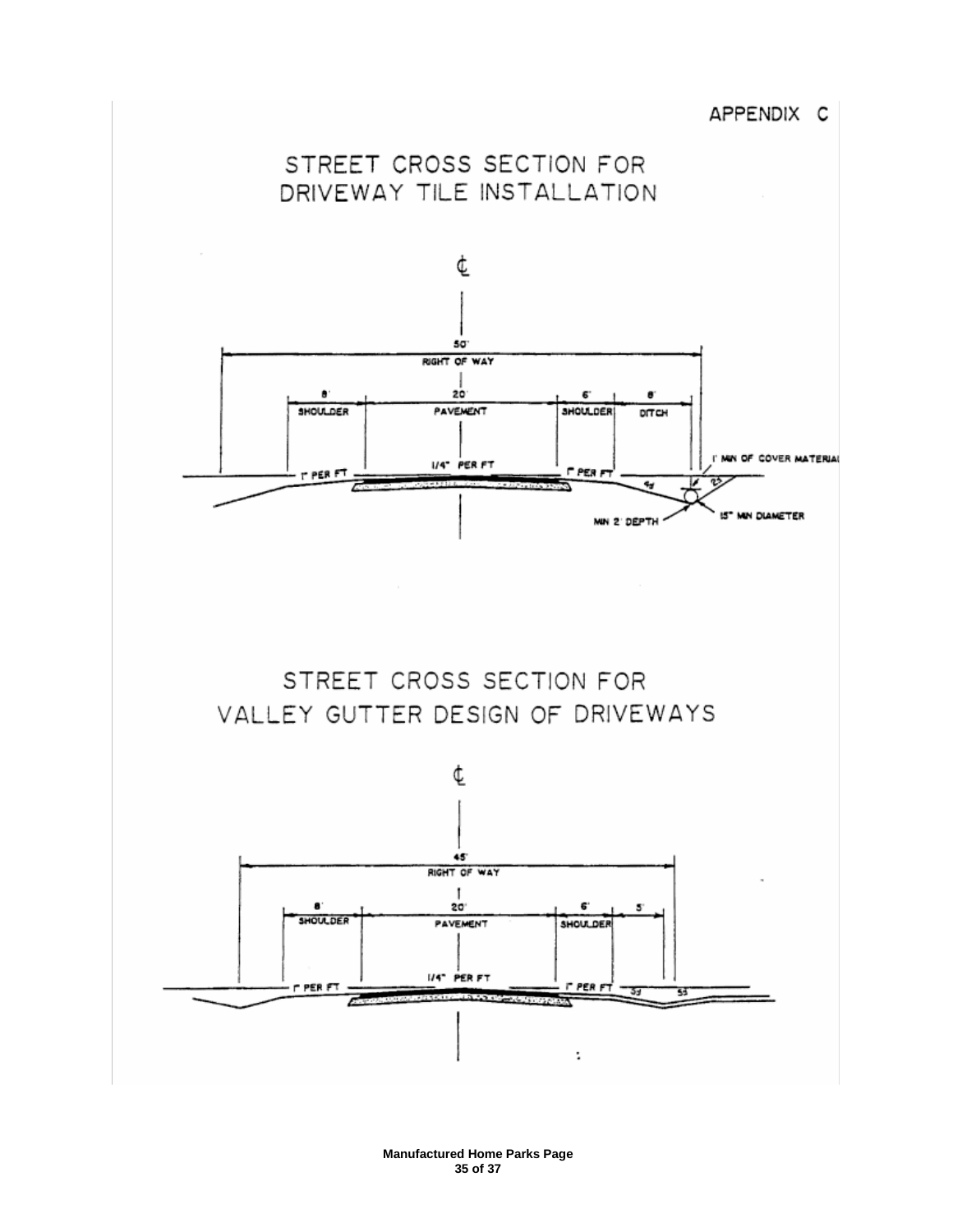